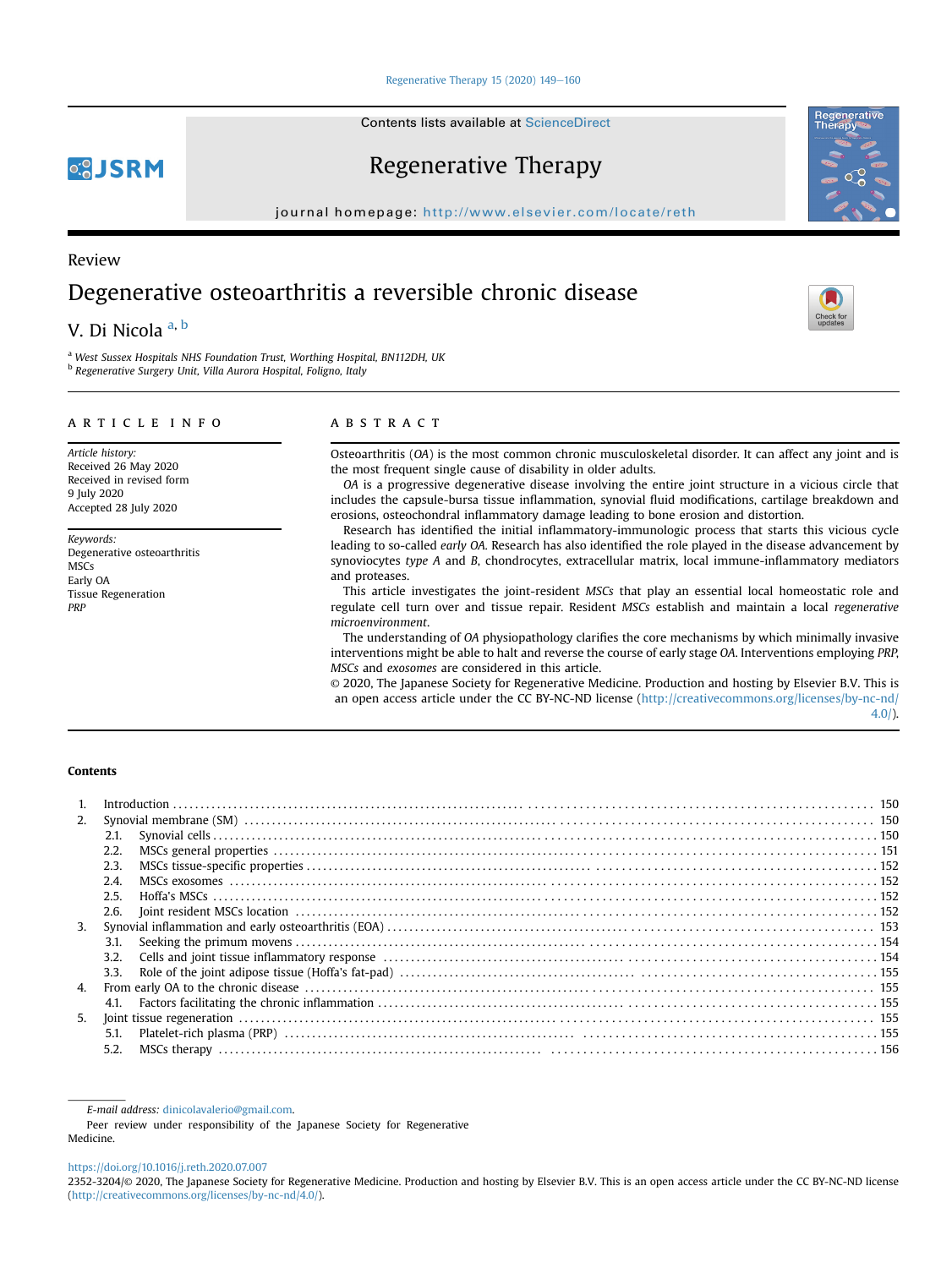#### 1. Introduction

Degenerative osteoarthritis (OA) is the most common chronic musculoskeletal disorder.

Whilst OA can affect all joints, the knee, spine, hip, hands, feet, and shoulder are most frequently affected.

Chronic pain leading to disability is the most common direct consequence.

OA is the single most common cause of disability in older adults.

OA risk factors include obesity, sedentary lifestyle, chronic postural defects, bone density, occupational injury, trauma and genetic predisposition.

The 2010 Global Burden of Disease Study estimated that  $10\%$ -15% of all adults aged over 60 had some degree of symptomatic OA, with prevalence higher among females than males [[1,](#page-9-0)[2](#page-9-1)].

This millennium has seen significantly deeper understanding of the physiopathology and cellular-molecular biology processes that underlie degenerative OA. This deeper understanding has unveiled new opportunities first for OA management and now for reversal.

Understanding the early biological processes that trigger OA challenges the view of OA as a chronic disease centred on cartilage degeneration.

It is now well recognised that the progression of the disease involves the entire joint structure in a cycle that includes inflammation of the capsule-bursa tissue, changes to the synovial fluid, erosion of the cartilage, osteochondral inflammatory damage and bone distortion.

Initial inflammation and local homeostatic imbalance between the cartilage and the synovial membrane play key roles in early OA.

The ability of resident joint MSCs to modulate local inflammatory and immunologic responses is important to our understanding of how to break the cycle of biological events that lead to OA.

Suitable persistent stimulation of MSCs is the foundation of a promising treatment to halt and reverse both early stage OA and more advanced joint degeneration.

This article examines how the above knowledge may be applied to therapeutic opportunities for tissue regeneration in OA cases.

#### 2. Synovial membrane (SM)

The joint capsule is a connective envelope around a synovial joint or diarthrosis.

The capsule has two main layers:

- The external fibrous membrane is mainly composed of connective fibrous tissue. It is highly innervated by nerves that cross the adjacent muscles and tendons and connect to the joint.
- The internal synovial membrane (SM) is the synovial fluid secreting layer [[3](#page-9-2)].

The synovial membrane or synovium refers to the special mesenchymal tissue lining the joint cavity, tendon sheaths and bursa tissues [\[4\]](#page-9-3).

The internal surface of synovium may appear flat or folded as "finger-like projections" or villi. This loose structure adapts the membrane to change its form as the joint surfaces move one on another.

The synovium has a dense net of capillary vessels that provide nutrients for synovium and for the avascular cartilage. SM contains vessels that provide cartilage nutrition through synovial fluid production and diffusion [\[5](#page-9-4)].

These membranes, like an inner tube, seal the synovial fluid in the joint space and effectively provide a hydropneumatic cushion to sustain the body weight and soften the traumatic impact during movements.

The fibrous membrane structure can vary in different joints: from fibrous dense collagenous in the hip to loose connective tissue (rich of elastin) in the shoulder. In some joints connective adipose tissue is well represented such as Hoffa's fat pad in knee joints [\[5](#page-9-4)].

SM consists of a thin sheet of loose connective tissue that forms an Extracellular Matrix (ECM). This hosts different cell types, many of which have multiple functions. A primary function of the synovial membrane is production of synovial fluid [\[5](#page-9-4),[6\]](#page-9-5).

The principal roles of the synovial fluid are to reduce friction between the articular cartilages, to nourish the cartilage and remove debrides.

Synovial fluid belongs to the family of transcellular fluids which can be isolated by blood plasma filtration. The fluid is a transudate and viscous in nature. It facilitates the continuous exchange of oxygen, carbon dioxide and metabolites between the intima permeable blood vessels, the synovial cells and the cartilage [[6\]](#page-9-5).

Synovial fluid and its nutrients are essential to metabolically support the superficial and middle zones of the cartilage layers. Under normal conditions the synovial fluid contains hyaluronan, lubricin, proteinase, collagenases, prostaglandins and rare <200 to 2000 WBC/mm^3.

The external cartilage ring directly in contact with the synovial membrane can receive nutrition directly from the synovium. However, most of the cartilage obtain nutrients through the diffusion of synovial fluid [\[7](#page-9-6)].

#### 2.1. Synovial cells

SM consists of two anatomically distinct cell layers: the internal layer named intima and, the underlying supporting tissue subintima. The main intima cell components are macrophages and fibroblasts while the subintima includes blood vessels, adipose cells and fibroblasts with a few lymphocytes and macrophages [\[4\]](#page-9-3) ([Fig. 1](#page-2-0)).

The intima cells are mainly of two types:

Macrophage-like synovial cells known as type A synoviocytes and fibroblast-like synoviocytes (FLS) known as type B synoviocytes.

1) Type A synoviocytes keep the synovial fluid clean by removing wear debris and degraded substances. They account for approximately 25% of cells lining the synovium [\[3](#page-9-2)].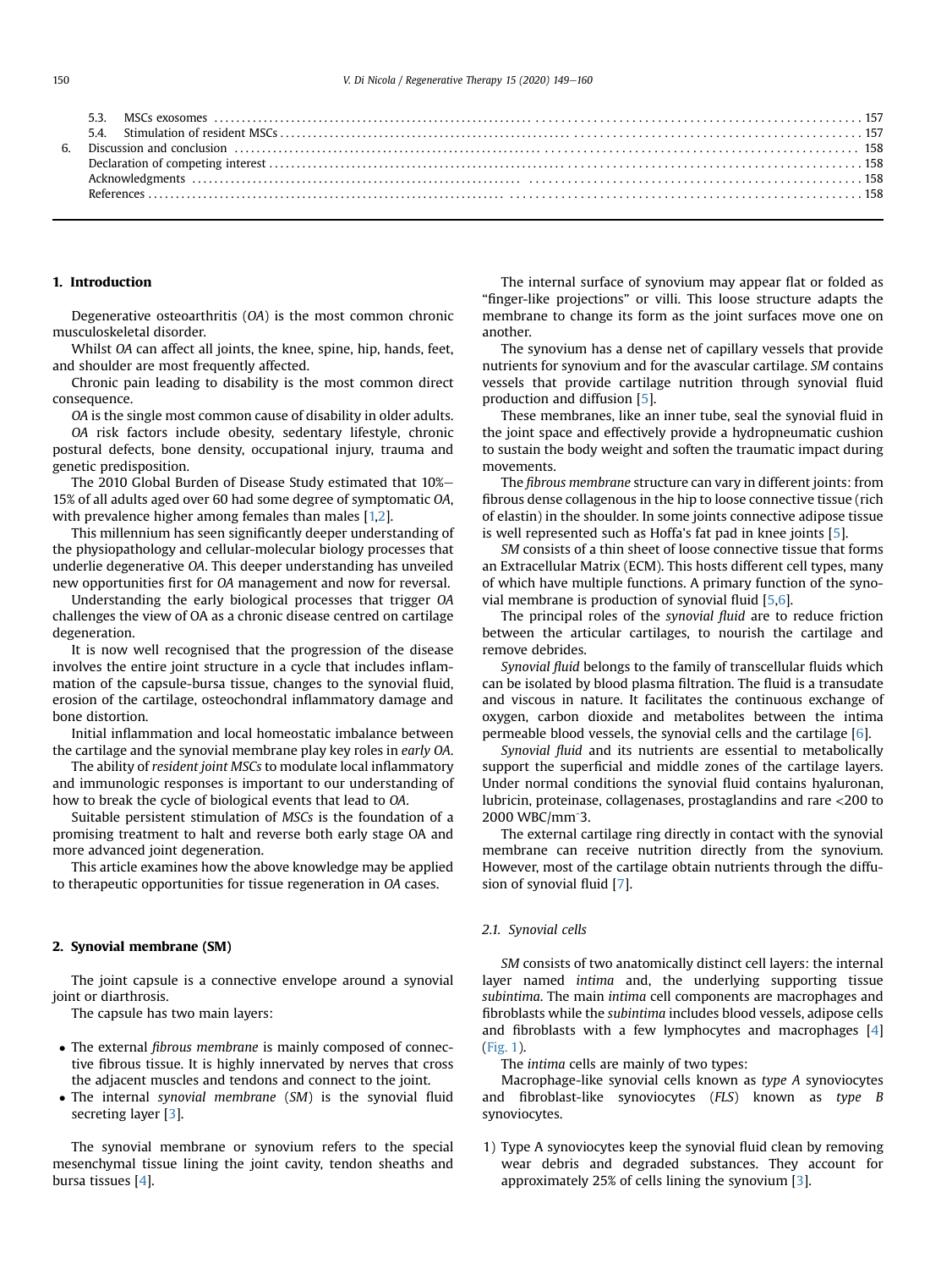<span id="page-2-0"></span>

Fig. 1. Distribution of various cells in the synovium and joint tissues. FLS = fibroblast-like synoviocytes only represent intima fibroblasts. Joint location of different resident MSCs.

Type A synoviocytes have the cell surface markers CD163 and CD68; these identify them as deriving from the macrophage lineage [\[4\]](#page-9-3).

Smith et al. suggested that macrophage-like synovial cells derive from blood monocytes [[8](#page-9-7)].

2) The fibroblast-like synoviocytes (FLS) or Type B synoviocytes produce a long-chain polymer called hyaluronan which gives the synovial fluid a viscous character, similar to egg-white. Hyaluronan, together with a molecule called lubricin, lubricates the joint surfaces. Water, the main component of synovial fluid, is effectively trapped in the joint space by the strong hydrophilic property of hyaluronan [\[3\]](#page-9-2).

Type B synoviocytes are typified by surface markers such as CD44 and intercellular adhesion molecule-1 (ICAM-1). These markers classify them as locally derived fibroblasts [\[4\]](#page-9-3).

The type B synoviocytes possess the morphologic appearence of fibroblasts and have been shown to be capable to generate a large group of molecules including hyaluronic acid, lubricin, proteoglycans, cytokines, arachidonic acid metabolites, and metalloproteinases [\[9,](#page-9-8)[10](#page-9-9)].

Recent studies have shown that there is a great difference between synovial intimal fibroblasts and subintimal fibroblasts. Synovial intimal fibroblasts express high levels of UDPGD (Uridine diphosphoglucose dehydrogenase), which is related to the production of hyaluronan. Subintimal fibroblasts do not have this capacity [[4](#page-9-3)[,10,](#page-9-9)[11\]](#page-9-10).

Other findings suggested that synovial intimal fibroblasts express several adhesion markers such as VCAM1, ICAM-1, CD44, and  $\beta$ 1 integrins, while subintimal fibroblasts and fibroblasts from other sources express lower levels of CD44 and  $\beta$ 1 integrins and do not express VCAM-1 [\[4](#page-9-3)[,8,](#page-9-7)[12](#page-9-11)].

In 2001, De Bari et al. first isolated MSCs from human synovial membrane (SM) both intima and subintima. He called them Synovium-derived MSCs (SM-MSCs) [\[13](#page-9-12)].

SM-MSCs were reported to possess high self-renewal capacity; they can be expanded in vitro over at least ten passages with limited cell senescence.

Furthermore, SM-MSCs often express various markers of synovial fibroblasts in different phases of their differentiation process. This finding suggests that synovial fibroblasts are likely derived from SM-MSCs which are involved in the various stages of fibroblasts maturation and differentiation [[13,](#page-9-12)[14](#page-9-13)].

Li et al. in 2019, confirmed that SM-MSCs have stem cell-like characteristics, immunomodulatory abilities, self-renewal and differentiation properties which lead to the fibroblast lines. Further, they are directly involved in the process of type B synoviocytes turn over and joint connective tissue regeneration [[4](#page-9-3)].

Moreover, other MSC-like cells have been found in other connective tissue of the musculoskeletal system [[15\]](#page-9-14).

## 2.2. MSCs general properties

MSCs were first isolated in bone marrow (BM) and then identified as residential stem-cells in almost all connective tissue. They regulate local homeostasis, turn over of cells and ECM, immunemodulation and tissue regeneration [\[16](#page-9-15)].

A well-known in vitro capacity of MSCs is to differentiate in all mesenchymal lineages: fibroblasts, chondroblasts, adipocytes, muscle-cells, osteoblasts and other mesenchymal lineages [\[17,](#page-9-16)[18](#page-9-17)].

This stem-cell property might be expressed in vivo directly through the proliferation and differentiation in various mesenchymal cells lineages or by indirectly activating a regenerative microenvironment that facilitates local immune-modulation and trophic changes through the stimulation of local progenitor cells.

These MSCs capabilities operate through autocrine and paracrine effects that play an essential role in tissue repair [\[16](#page-9-15)[,19\]](#page-9-18).

Caplan AI was the first to locate and identify MSCs as pericytes wrapping the connective tissue microvasculature [[20](#page-9-19)]. While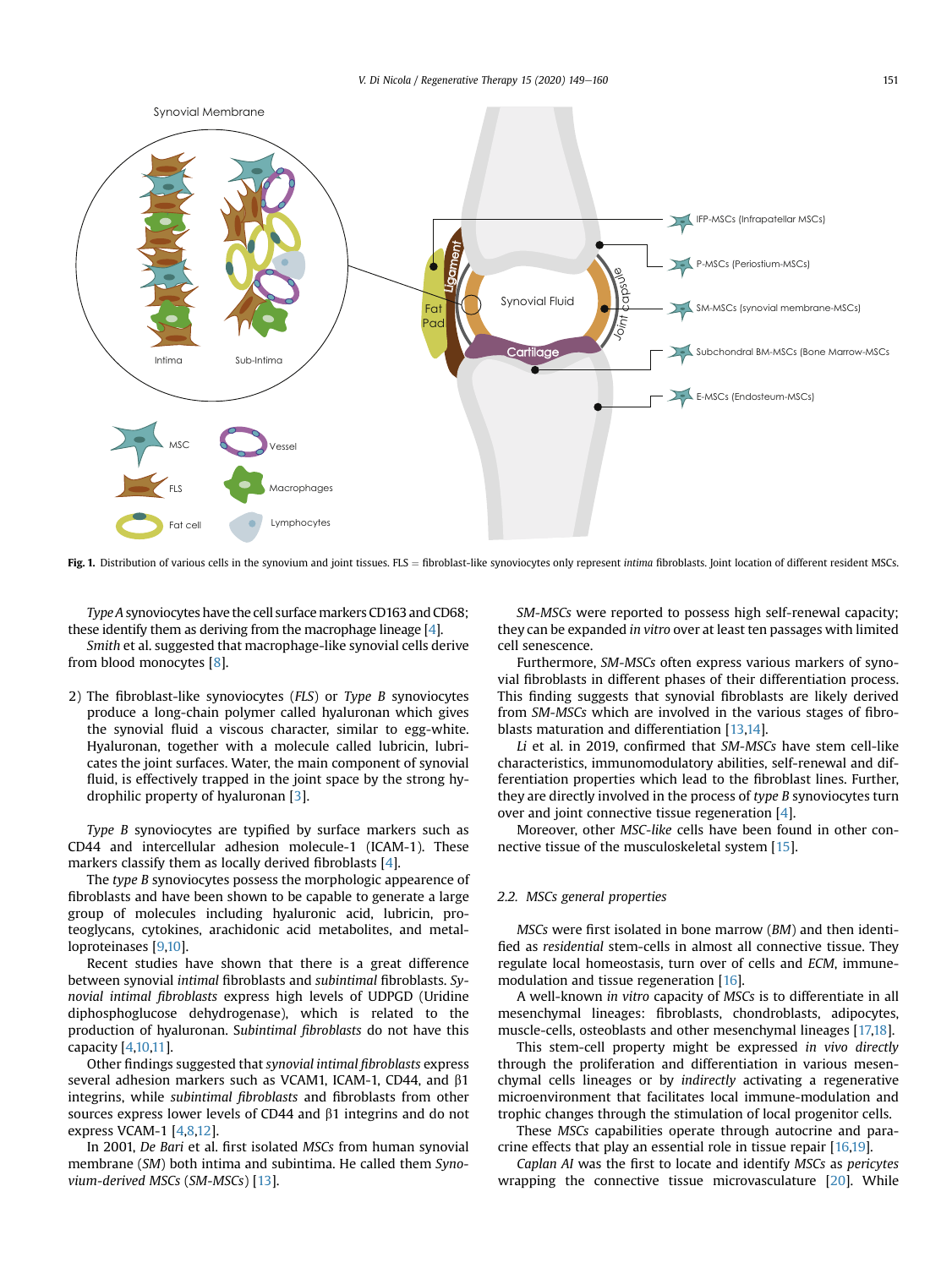Sacchetti et al. was the first to recognise that  $CD146+$  cells enveloping the micro-vessels in bone marrow are MSCs [\[21](#page-9-20)].

Caplan AI and other authors documented that MSCs-pericytes are identified in the perivascular cells. This position is regulated by several factors however, the PDGF receptor is currently considered the main component. Its activation promotes chemotactic and mitogen stimulus for MSCs and facilitates interactions between endothelial cells and MSCs [[21,](#page-9-20)[22](#page-9-21)].

Tissue injury and inflammation activate the resident MSCs which show several local healing and regenerative effects:

- Local immune modulation. MSCs inhibit immune cells surveillance of the injured tissue through the MSCs secretion of HGF (Epatocyte growth factor), TGF-beta (Transforming growth factorbeta) and PGE2 (Prostaglandin E2) and other local mediators. These factors induce lymphocytes to produce IL-10 that balance type 1 T-helper/type 2 T-helper and suppress T-cells activation. The MSCs immunomodulatory effects are so evident that allogenic hMSCs (human-MSCs) infused in the bloodstream for different clinical purposes do not trigger any GVHD (graft versus host disease) and can even protect against xenogeneic rejection when grafts are from different species  $[23-27]$  $[23-27]$  $[23-27]$  $[23-27]$ .
- Trophic effects. The secretion of an array of bioactive molecules inhibit apoptosis, prevent scar formation and stimulate angiogenesis through VEGF (Vascular Endothelial growth factor) and other mediators. The secretion of mitogenic factors induces the local progenitor cells to promote tissue regeneration [\[28,](#page-10-0)[29](#page-10-1)].

For the above reasons, Caplan AI suggested it is more accurate to consider MSCs like "medicinal signalling cells" as MSCs do not directly function in the body as stem-cells for tissues renewal, rather promoting a regenerative microenvironment [[19\]](#page-9-18).

#### 2.3. MSCs tissue-specific properties

MSCs are a heterogeneous stem cells population that varies in diverse tissues because they reside in the tissue-specific microenvironment. The tissue-specific MSCs population would include both multipotent and progenitor cells with exclusive capabilities of tissue regeneration and immune response modulation [\[28\]](#page-10-0).

For example in vitro, dexamethasone stimulates BM-hMSCs to differentiate into osteoblasts but to generate cartilage BM-hMSCs require TGF-beta and a specific medium. Instead, ASCs (Adipose derived-MSCs) requires TGF-beta and BMP-6 (Bone Morphogenetic Protein-6) to differentiate in chondroblasts [[30](#page-10-2)[,31](#page-10-3)].

Therefore, MSCs are not completely the same because they are conditioned by the tissue-specific microenvironment to accomplish their biological role.

#### 2.4. MSCs exosomes

In the last decade, in several experimental models and clinical applications, MSCs have shown local and systemic beneficial effects promoting healing and tissue regeneration.

However, it was very difficult to verify the MSCs survival rate and the specific effects of transplanted cells on the host tissue [[32](#page-10-4)].

Various molecular and biological findings supported the hypothesis that transplanted MSCs did not proliferate and differentiate into tissue-specific mature cells but instead their immuneregenerative actions were supported by the paracrine function [[20](#page-9-19)].

The paracrine action is currently understood to be mostly related to exosomes secretion. Exosomes consist of membraneenclosed vesicles (EVs) which are generally classified for morphology and size: lipid nanospheres liposome  $(40-100 \text{ nm})$ , MVs or ectosomes which are fragments of plasma membranes  $(100-1000 \text{ nm})$  and apoptotic bodies  $(1-5 \text{ nm})$  released by the cell's membrane during apoptosis [[20](#page-9-19)]. Exosomes contain fragments of nucleic acids and various peptides transcription factors, lipids, a large pool of HSPs (the HSP 70 is the most studied) several microRNAs and GFs (VEGF, TGF-beta 1, IL-8, HGF, TCF4) [[33\]](#page-10-5).

This vast range of complex molecules locally regulates tissue homeostasis, cell turn over and performance, and tissue regeneration [[34](#page-10-6)].

The exosomes transport and deliver a range of small molecules which mediate the MSCs immunomodulatory effect on local tissue and generate a favourable regenerative microenvironment.

Injured tissue exhibits local hypoxia and lower pH which are optimal conditions for exosome best performance. miRNAs, HSPs and GFs have definitive antiapoptotic and anti-inflammatory effects and promote neovascularization [\[33,](#page-10-5)[35\]](#page-10-7).

Rani et al. recently reported exosomes not only networking with the local cells; via the blood stream they can reach distant targets [\[35](#page-10-7)].

Exosomes, in experimental models, showed significant ability to induce bone regeneration and cartilage repair [[36](#page-10-8)[,37\]](#page-10-9).

#### 2.5. Hoffa's MSCs

Adipose tissue is a minor joint tissue component that becomes clinically significant in some conditions such as in the Hoffa's syndrome. The infrapatellar fat pad (Hoffa's fat pad) is an intracapsular but extra-synovial structure and only its deepest portion is covered by the synovial layer.

The infrapatellar fat pad (IFP) with adjacent synovium plays key roles in knee inflammation and OA onset, including the downregulation of Substance P (SP) which implements the local inflammatory response and nociceptive signal transmission [\[38\]](#page-10-10).

IFP has a reservoir of tissue-specific MSCs. The isolated IFP-MSCs exhibit increased clonogenicity and in vitro chondrogenic potential compared with BM-MSCs [\[39\]](#page-10-11).

IFP-MSCs demonstrated plastic-adherence and a fibroblast-like morphology. They also demontrate comparable growth rates to BM-MSCs under basal conditions.

IFP-MSCs sustain high CFU-F (fibroblast colony-forming units) generation through passaging; they express increased chondrogenic differentiation and show a rise in extracellular matrix production compared to BM-MSCs [[38](#page-10-10),[39](#page-10-11)].

IFP activity is emphasised by the close relationship with intraarticular structures and its essential role played in joint homeostasis and early OA process [[38](#page-10-10)].

The strong immunomodulatory features of IFP-MSCs is confirmed by the high expression of immune suppressive molecule CD10, CD200 and CXCR4, IL-10, and other key immunomodulatory molecules such as IDO, HLA-G and cytokine inhibitors IL6sR and sTNF-RII [\[38,](#page-10-10)[39\]](#page-10-11).

Moreover, the IFP-MSCs facilitate the degradation of SP which, plays a basic role in the local immune response including T cell proliferation via IL-2 and, stimulation of inflammatory cytokine production [[40](#page-10-12)].

#### 2.6. Joint resident MSCs location

Joint resident MSCs mostly reside in pericytes position spreading together with the microvasculature.

It is currently recognised that there are several types of MSCs contained in the joint structure: SM-MSCs, IFP-MSCs, P-MSCs (Periostium-MSCs), E-MSCs (Endosteum-MSCs) and Subchondral BM-MSCs [[13,](#page-9-12)[38](#page-10-10),[44\]](#page-10-13) [\(Fig. 1\)](#page-2-0).

Furthermore, stem-cells have been found in other joint structures, for example intervertebral disc stem-cells IVDSCs. These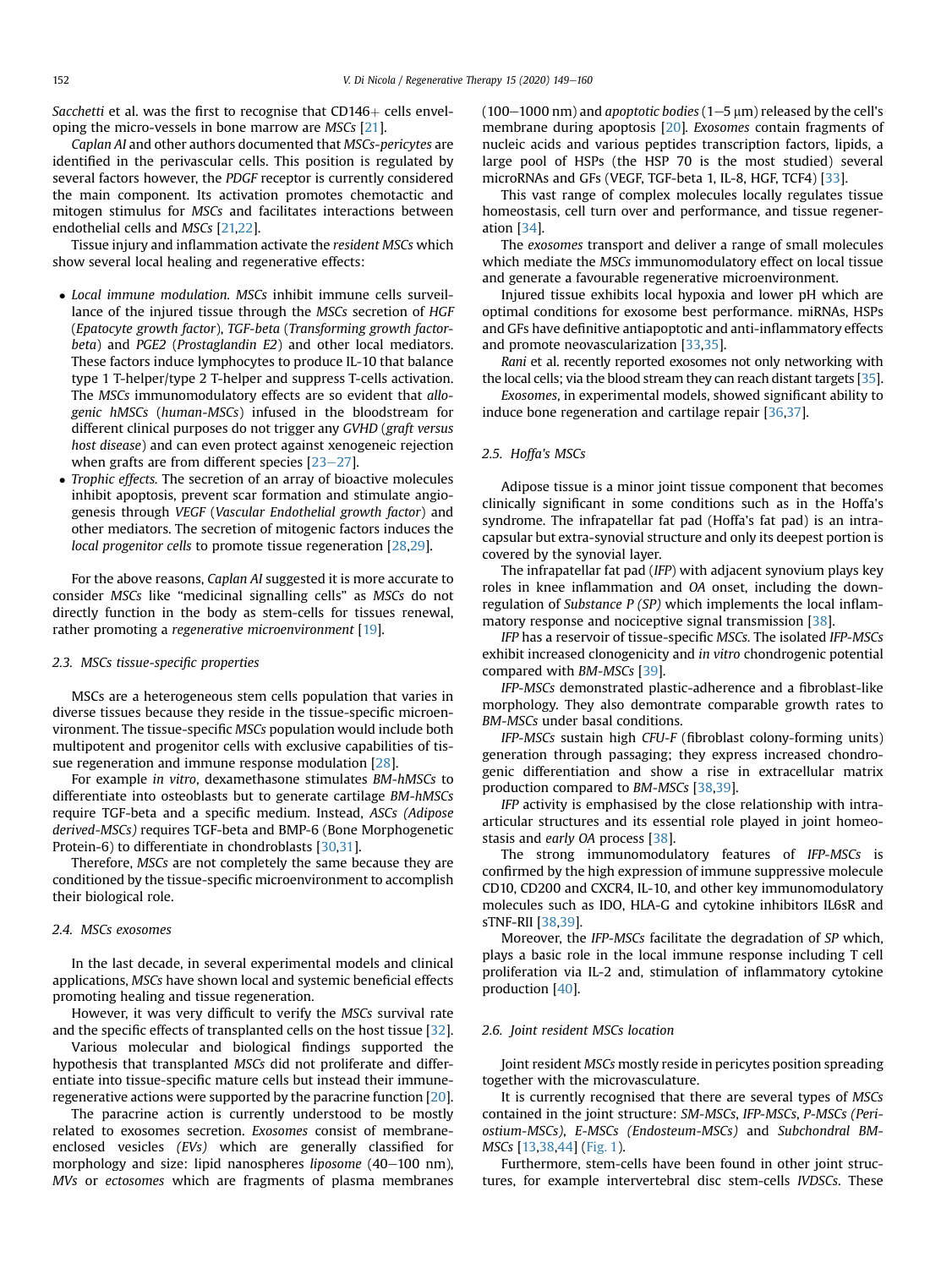show the capacity to differentiate in adipogenic, osteogenic, and chondrogenic tissues [\[41](#page-10-14)].

SM-MSCs lie in niches in the SM intima and subintima. They are mostly packed in the proximity of entheses such as the synovium and the capsule insertion to the periosteum. Similarly, SM-MSCslike are in tendons and ligaments close to the bone junctions [\[42,](#page-10-15)[43](#page-10-16)].

IFP-MSCs are located in the Hoffa's pad and it has been supposed they may reside in adipose tissue other joints, probably in niches close to the bursa-capsule [[38](#page-10-10)].

Periosteum P-MSCs and endosteum E-MSCs play an essential role during fracture repair by becoming bone-forming osteoblasts and chondrocytes that undertake endochondral ossification [[44\]](#page-10-13).

Subchondral BM-MSCs exist in a variety of bone medullary cavities, including the mineralized bone matrix and the adipose marrow [\[44\]](#page-10-13).

Subchondral bone is a highly vascularized tissue allowing the recruitment of MSCs and progenitor cells. It may support cartilage regeneration in particular conditions [\[45\]](#page-10-17).

Specifically, Subchondral bone consists of the subchondral bone plate (SBP) to which the subchondral trabecular bone (STB) is attached.

Subchondral bone contains at least five different bone cell types - osteocytes, osteoprogenitor cells, bone lining cells, osteoblasts, and osteoclasts. Osteoblasts and osteoclasts form the "bone remodelling unit" that maintain the integrity of the bone and balance between deposited and resorbed bone.

The marrow in the trabecular bone maintains a heterogeneous population of various multipotent mesenchymal stromal cells (BM-MSCs) that provide progenitors for differentiation of osteochondral and other mesenchymal cell lineages [\[46\]](#page-10-18).

#### 3. Synovial inflammation and early osteoarthritis (EOA)

Historically, OA has been considered a degenerative chronic disease centred on cartilage degeneration. Only recently, research and clinical evidence have indicated that OA involves progressively the entire joint tissues on different timing [[47,](#page-10-19)[48\]](#page-10-20).

Rheumatology traditionally defines OA as a condition marked by significant cartilage loss and joint space narrowing and OA classification criteria require the presence of radiographic bony changes or osteophyte formation in accordance with Kellgren and Lawrence standard [\[49\]](#page-10-21).

These criteria are in agreement with the prevalent physiopathology interpretation that synovitis may be induced by a mechanical injury that generates micro-fissures and micro cartilage fragments. This initial cartilage degradation includes wearing particles, debrides and microcrystals that enter the synovial fluid and trigger the inflammation.

These components, released into the synovial fluid, are phagocyted by synovial macrophages (Type A cells). Type A cells fuel and maintain the inflammation of the synovial membrane through the synthesis of inflammatory mediators and protease which, in turn, diffuse through the synovial fluid into the cartilage generating a vicious circle. This results in progressive cartilage degradation, sustaining and accelerating the vicious circle by producing additional inflammation [\[48\]](#page-10-20).

Normal articular cartilage is formed by extracellular matrix ECM (water, collagen, proteoglycans and a small amount of calcium salt) and chondrocytes [[50](#page-10-22)]. The normal turnover of the EMC components is managed by the chondrocytes which synthetize these elements and by the proteolytic enzymes responsible for their breakdown.

Chondrocytes are in turn influenced by several factors including synovial fluid composition, GFs and cytokines, joint biomechanics and even by the constituents of the EMC itself [[51\]](#page-10-23).

Therefore, EOA results from the failure of chondrocytes and synovial membrane to maintain homeostasis between synthesis and degradation of the ECM components.

Breakdown of ECM collagen and proteoglycans cause the activation of synovial macrophages and the release of proinflammatory cytokines, like TNFa, IL-1 and IL-6. These cytokines push chondrocytes to further release metalloproteinases, inhibit type II collagen production and promote chondrocytes apoptosis; intensifying cartilage degradation [[52](#page-10-24)[,53\]](#page-10-25).

In advanced OA, along with articular cartilage damage, chronic inflammation catalyses several changes in the joint capsule and synovium and in synovial fluid, ligaments and tendons.

As the disease progresses, inflammation elevates intra-articular pressure and extensive cartilage destruction allows the synovial fluid to infiltrate the subchondral bone marrow. This causes the production of bone marrow pseudocysts leading to bone erosion and remodelling and the formation of osteophytes [\[54,](#page-10-26)[55](#page-10-27)].

Clinically, cartilage debris in the synovial fluid and microinjuries in articular cartilage may be present for a long time before any degeneration can be noted using MRI or arthroscopy [\[49\]](#page-10-21).

In 2012 Luyten et al. proposed classification criteria for early knee OA (EKOA), with the aim of identifying patients with signs of initial joint disease in order to initiate early therapeutic approaches [\[56,](#page-10-28)[57](#page-10-29)].

A very recent review has focused on early knee OA (EKOA) classification and standardization.

Specifically, two proposals from the Italian Rheumatology Association International and from the First International Early OA Workshop have been recommended.

Various combinations of symptoms, risk factors and minimal Xray Kellgren & Lawrence  $(0-1)$  deviations have been considered for EKOA classification.

International consensus is felt necessary to undertake the OA treatment at an early stage when the disease progression is still reversible.

Discussion about the MRI and USs role and standardisation is still open [\[58\]](#page-10-30).

Nonetheless, it is still unclear whether the morphological changes that occur in the synovial membrane during OA are the consequence of cartilage degradation and joint inflammation or whether they are primary to these events [\[59\]](#page-10-31).

Some authors indicated that synovial inflammation may be primary to other structural changes. Abnormalities in joints biomechanics and chronic postural defects certainly play a key role in OA induction.

It has been postulated that excessive or abnormal joint loading and motility disbalance may do more than simply initiate joint tissue damage by wear and tear. Additionally, loading and disbalance may stimulate joint tissue cells to produce proinflammatory factors and proteases which ultimately promote OA development [[60](#page-10-32)].

Clinical findings showed that inflammation was present in OA well before the development of significant radiologic changes. Magnetic resonance imaging (MRI), as well as arthroscopy procedures suggested that even at the earliest stage before detectable cartilage degeneration has occurred, OA was already an inflammatory disease in progress [\[49](#page-10-21)].

Some studies based on MRI with or without contrast enhancement indicated the presence of synovitis at early stages of OA progression. MRI often showed that thickening of capsule bursa tissue precedes cartilage degradation in OA disease development  $[61 - 63]$  $[61 - 63]$  $[61 - 63]$ .

Other data support the observation of synovial inflammation in the earliest phases of OA.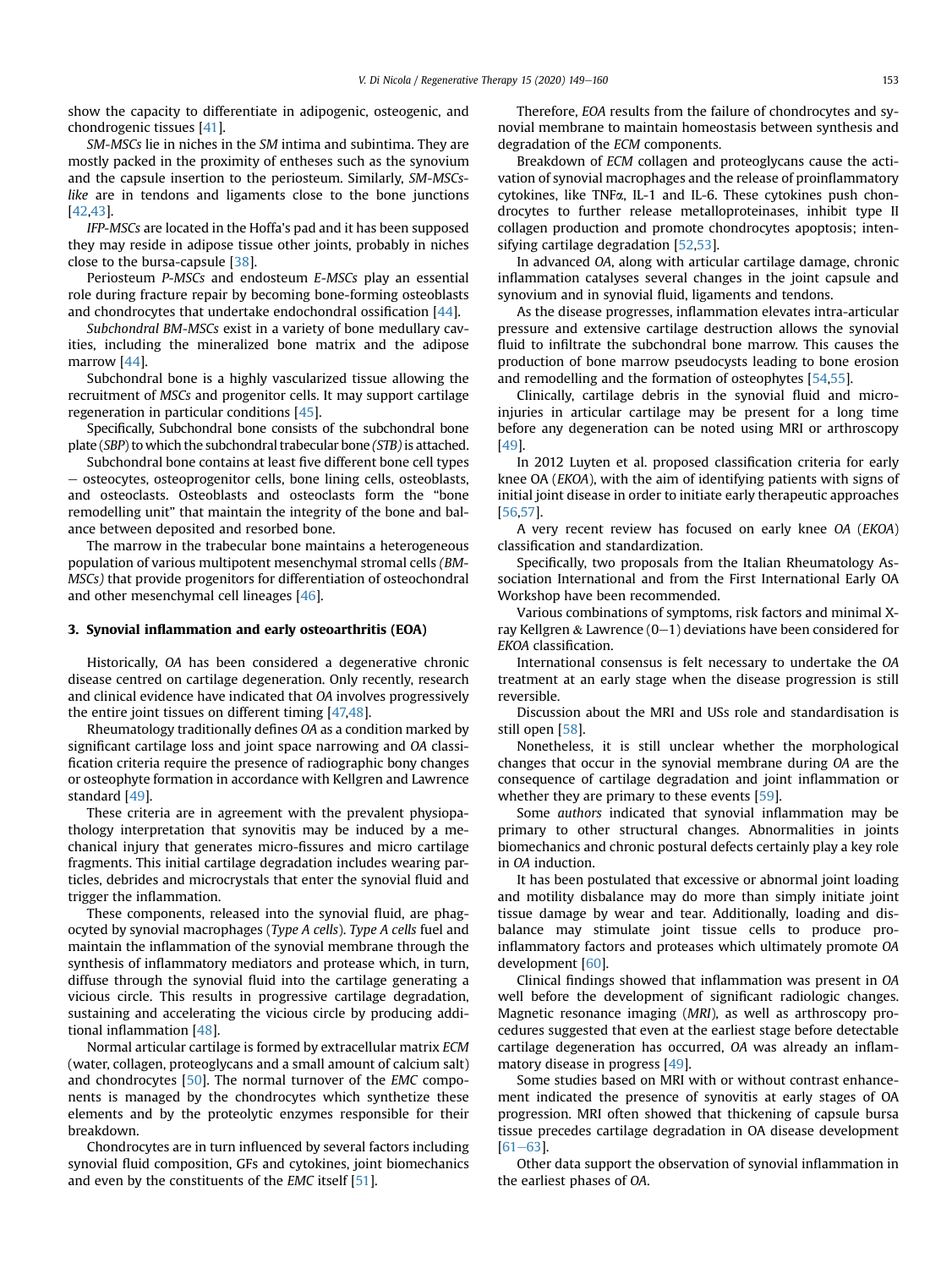In 2005 Ayral et al., performed a longitudinal study on 422 patients using diagnostic arthroscopy on knees with symptomatic but no radiographic markers of OA. The research revealed the presence of synovitis well before the development of medial cartilage loss [[64\]](#page-10-34).

Scanzello et al. analised a group of patients affected by traumatic meniscal injury without evidence of radiographic OA. During the artrhroscopies performed to repair meniscus, synovial inflammation was noted in 43% of patients and was associated with more severe preoperative pain and poor knee function scores [\[65\]](#page-10-35).

In one histopathology report based on 70 synovial specimens obtained from arthroscopy, synovial inflammation was present in many patients with the minimal radiographic disease and, in 31% specimens, synovitis was staged as severe [\[49,](#page-10-21)[66](#page-10-36)].

Although the synovial membrane is not the only tissue involved in OA-related inflammation, it seems to be a major site of initial inflammatory changes [[67\]](#page-10-37).

For histology, cartilage degradation in EOA has been defined and measured by the OARSI (Osteoarthritis Research Society International) scoring system within a range of  $1-3$  OARSI takes into account the depth of degradation into the articular cartilage layer. These changes involve only the superficial and middle zones of the cartilage.

Therefore, grade 1 is characterised by swelling of the articular cartilage and mild fibrillation in the superficial zone; in grade 2 small areas of the cartilage surface have been lost and chondrocytes have begun to form clusters; in grade 3 vertical fissures have advanced into the middle zone and formation of chondrons may be seen [[68](#page-10-38),[69](#page-10-39)].

For some authors, Early OA includes a maximal involvement of 50% of the cartilage thickness up to OARSI grade 4 [[57\]](#page-10-29).

#### 3.1. Seeking the primum movens

Independent of any discussion whether the synovial or cartilage injury is the starting point of OA; inflammation is the first joint immune-reaction and the main cause of the OA chronic degeneration.

Recently, the Substance P (SP) has been proposed as a trigger factor for both joint pain and inflammatory response.

Substance  $P(SP)$  is an undecapeptide (a peptide composed of a chain of 11 amino acid) member of the tachykinin neuropeptide family. It is a neuropeptide, acting as a neurotransmitter and as a neuromodulator.

SP mediates interactions between neurons and immune cells thereby modulating immune cell proliferation and cytokine production. Interestingly, some immune cells have also been found to secrete SP which suggests a central role of Substance P in the local immune response [\[40\]](#page-10-12).

SP has been found to be secreted by sensory nerve fibres in the synovium and even isolated in the infrapatellar fat pad IFP [\[40\]](#page-10-12).

SP has been associated with nociceptive pathways promoting and exciting pain; it has also been considered a key modulator of acute local inflammation and chronic fibrotic degeneration.

Specifically, it has been found that SP-secreting sensory nerve fibres predominate over sympathetic ones in clinical presentation of knee pain and increased concentration of SP has been measured in synovial fluid during joint inflammation [[70,](#page-10-40)[71](#page-10-41)].

SP can modulate proliferation of immune cells and promote monocyte activation and migration to sites of inflammation [\[40\]](#page-10-12).

SP receptor, neurokinin 1 (NK1R), was found highly expressed within synoviocytes where it seems to modulate the expression of cartilage degrading matrix metalloproteinases (MMPs) and their tissue inhibitors (TIMPs) [[40](#page-10-12),[72](#page-10-42)].

#### 3.2. Cells and joint tissue inflammatory response

Normally, the synovial membrane is two or three cell layers thick and contains few inflammatory cells. However, during inflammation there is increasing hyperplasia of the Type A synovial cells (macrophages) followed by a rising number of T and B cells, natural killer and mast cells [[73](#page-10-43)[,74\]](#page-10-44).

Typically, inflammatory arthritis was defined by the increased numbers of inflammatory cells, mostly leukocytes, which permeate the joint tissues and the synovial fluid. This turns into an inflammatory fluid and loses the main properties of lubrication and cartilage nutrition. This facilitates the degradation and erosion of cartilage. The inflammatory cellular reaction is not prominent in degenerative OA, where the number of leukocytes in the synovial fluid is normally low, and rarely exceeds 1000 to 2000 cells per ml. This is in contrast with inflammatory arthritis such as rheumatoid arthritis (RA), where the number of synovial fluid leukocytes commonly exceed 2000 per ml. The severe leukocytes infiltration of the synovium and the synovial fibroblasts proliferation typical of the RA may result in "pannus" formation [[75\]](#page-10-45).

However, some range of synovial inflammation may be evident in OA; in some cases showing hyper immune-inflammatory reaction that can resemble RA.

Benito et al. demonstrated that the degree of leukocytes infiltration was highly heterogeneous in OA. In his study most of the patients exhibited minimally inflammatory and primarily degenerative histopathology while a minority, showed RA-like patterns [[76\]](#page-10-46).

In general, macrophages were found predominant in OA synovium, while in RA there were more T cells and B cells [\[77\]](#page-10-47).

In OA the synovial membrane commonly thickens due to inflammation and leukocyte proliferation. Reports of changes in the synovium that occur at various stages of OA have shown that the amount of fibrin deposited in the synovial membrane and the degree of leukocyte infiltration are correlated with disease severity [[78\]](#page-10-48).

Activated Type A synoviocytes and chondrocytes generate large amounts of matrix metalloproteinases (MMPs) including MMP-1, MMP-3, MMP-9 and MMP-13 [\[79\]](#page-10-49). Type A synoviocytes are able to secrete not only proteolytic enzymes, but also proinflammatory  $cy$ tokines (IL-1 $\beta$ , IL-6, TNF- $\alpha$ ), which are deemed to be responsible for the inflammation progression and pain associated with the disease [\[67\]](#page-10-37). Adipokines, such as resistin are mainly released by the synovium during OA progression accelerating in vitro the ECM degradation [\[80\]](#page-10-50). Osteopontin, has been identified as a cytokine expressed by A synoviocytes which, has been correlated with OA prognosis marking the severity of the disease [[81](#page-10-51)].

Therefore the vicious circle seems to be that synovium produces cytokines, chemokines and metalloproteinases which degrade cartilage that in turn catalyses release of the same destructive molecules [\[82\]](#page-10-52).

The cartilage breakdown products and the exposure of the damaged ECM sustain the release of collagenase and proteolytic enzymes from synovial cells leading to the increased angiogenesis of the synovial membranes [\[83\]](#page-10-53).

The initial synovial vasodilation is largely caused by Type A synovial cells that secrete inflammatory and pro-angiogenic factors. The latter increase blood vessel permeability and the up-regulation of adhesion molecules supporting the inflammatory response. Specifically, Type A synovial cells release local mediators that stimulate endothelial cells and fibroblasts to produce vascular endothelial growth factor (VEGF), basic fibroblast growth factor (bFGF) and other GFs that support angiogenesis  $[83,84]$  $[83,84]$  $[83,84]$ .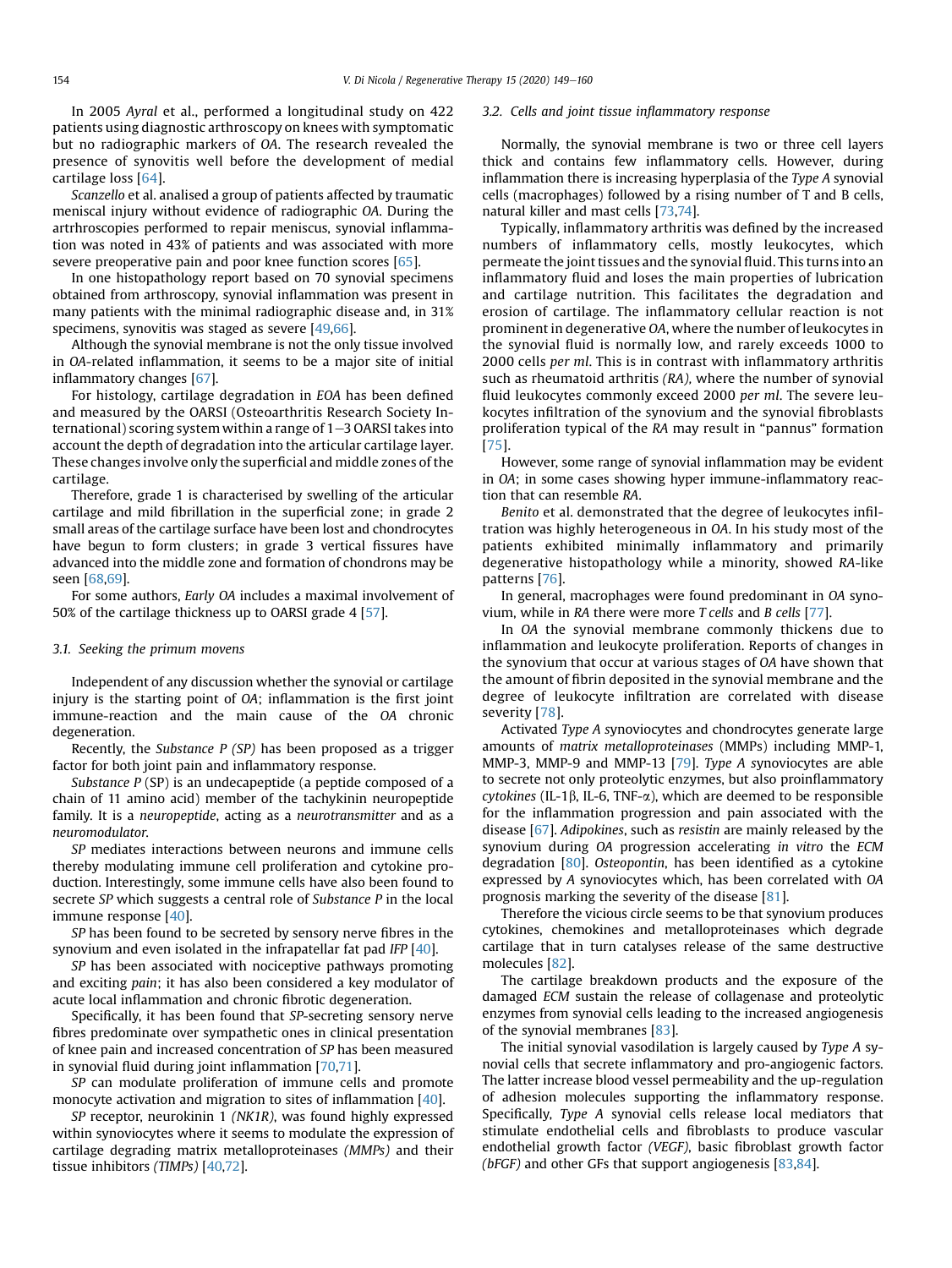## 3.3. Role of the joint adipose tissue (Hoffa's fat-pad)

Adipose tissue is a minor joint tissue component that becomes clinically significant in some inflammatory conditions. The best studied joint adipose tissue is the Hoffa's fat-pad also called infrapatellar fat pad (IFP). It plays a key role in Hoffa's syndrome.

Synovium and IFP inflammation describe progressive knee Osteoarthritis, a chronic disease that induces articular cartilage loss and often ends up with a joint replacement.

Interplay between synovium and the adjacent IFP was demonstrated to be fundamental during the onset and progression of OA [\[38\]](#page-10-10).

Both synovium and IFP host immune cells such as macrophages. When activated these produce pro-inflammatory and damaging molecules including tumour necrosis factor-alpha (TNF- $\alpha$ ), interferon-gamma (IFN- $\gamma$ ), interleukin 1-beta (IL-1 $\beta$ ) and IL-6 and various adipokines. These together promote cartilage damage [\[85,](#page-11-1)[86](#page-11-2)].

#### 4. From early OA to the chronic disease

Early OA features proinflammatory factors that lead to the activation of proteolytic enzymes responsible for the degradation of the extracellular matrix (ECM) resulting in joint tissue damage.

Although destruction and loss of the cartilage is a central component of OA, all joint tissues are progressively affected indicating that OA is a disease of the joint as an "organ" [[87](#page-11-3)].

Current knowledge shows that chronic low-grade inflammation sets the stage for several chronic degenerative diseases. In OA, chronic inflammation is a major driver of the advancement of joint degeneration [[49](#page-10-21)].

Literature indicates that atherosclerosis, chronic periodontitis, age-related macular degeneration, Alzheimer's disease and OA share chronic inflammation as a key factor of the progressive degeneration  $[88-90]$  $[88-90]$  $[88-90]$  $[88-90]$ .

Joint injury and chronic biomechanical derangement induced by the injury (trauma, overuse, hypermobility, postural misalignments etc) are key factors to induce chronic inflammation in OA. They promote a vicious cycle comprising local tissue damage, inflammation and tissue repair failures resulting in chronic synovitis and fibrosis, cartilage loss and further joint degeneration. These OA events were intriguingly associated by Scanzello et al. to a chronic wound [\[91\]](#page-11-5).

In the current view of OA progression, mechanical injury is the inducing factor for chronic inflammation.

However, this process is fuelled by continuing disease factors that transform mechanical events into inflammatory signals.

#### 4.1. Factors facilitating the chronic inflammation

Early OA is supported by pro-inflammatory mediators such as cytokines and chemokines that are in turn the consequence of the innate immune response to joint injury.

In advanced stages of OA, additional inflammatory and profibrotic modulators such as connective tissue growth factor (CTGF) together with transforming growth factor-beta (TGF- $\beta$ ) induce synovial and IFP fibrosis, further inducing articular cartilage destruction [\[49,](#page-10-21)[92](#page-11-6)].

Innate immunity refers to the immune response induced by invariable pattern-recognition receptors (PRRs) that respond to preserved patterns in nature, including those introduced by invading pathogens such as bacteria, viruses, and fungi so-called pathogen-associated molecular patterns (PAMPs) [\[93\]](#page-11-7).

Besides microbial patterns, PRRs also recognize multiple endogenous hazard molecules resulting from tissue damage. These group of molecules are known as damage associated molecular patterns (DAMPs). Both PAMPs and DAMPs signal to the immune system the presence of extraneous substances requiring a defensive response [[49](#page-10-21)].

In the OA physiopathology DAMPs appear to be an essential component sustaining the inflammation pattern.

Unlike RA, OA does not appear to be associated with a significant acquired immune response. However, activation of the innate immune system is a common factor for both diseases.

Studies have reported several DAMPs contributing to the chronic inflammation in OA:

- Extracellular matrix (ECM) damage-associated molecules including fibronectin and hyaluronan [\[94\]](#page-11-8).
- Plasma protein becomes elevated in the synovial fluid secondary to vascular leak and exudation of plasma proteins such as fibrin [\[95\]](#page-11-9).
- Intracellular alarmins release from damaged and necrotic cells: HMGB-1 (high-mobility group box 1 protein) and the S100 proteins are the most studied [[96](#page-11-10)[,97\]](#page-11-11).
- Microscopic inorganic crystals, including basic calcium phosphate (BCP) and calcium pyrophosphate dihydrate (CPPD) crystals, are frequently observed in osteoarthritic synovial fluids and synovial tissue [\[98\]](#page-11-12).
- Cellular mediators of innate immunity. Besides macrophages, Type B synoviocytes and chondrocytes have a direct role in promoting local inflammation through molecular mediators such as cytokines TNF $\alpha$ , IL-1 $\beta$ , and proteolytic enzymes such as MMPs [\[81,](#page-10-51)[92\]](#page-11-6).
- Complement activation. This promotes EMC and cartilage damage which in turn, maintains the cycle of complement activation [\[99\]](#page-11-13).
- Mechanical stress-induced immune activation. This refers to the capacity of mechanical forces to directly stimulate production of inflammatory mediators from cartilage and synovium [[49](#page-10-21)].

#### 5. Joint tissue regeneration

In recent years several regenerative medicine procedures have been introduced for OA treatment. These treatments have the common aim of improving symptoms through tissue regeneration and restoring homeostasis to local cells.

Unlike bone, articular cartilage is rather recalcitrant to regenerate.

Normal adult cartilage shows poor vascularization and innervation; it is prone to produce high concentrations of proteases but unable to make pro-inflammatory inhibitors. These biological features may partially account for the cartilage poor regenerative performance [\[100](#page-11-14)].

Furthermore, it is well known that cartilage tissue due to its lack of vasculature and innervation is not capable by itself of producing inflammation or pain at least in the early stages of degenerative OA [\[100](#page-11-14)].

#### 5.1. Platelet-rich plasma (PRP)

Platelet-rich plasma (PRP), also known as autologous conditioned plasma, is a concentrate of platelet-rich plasma proteins derived from centrifuged whole blood.

PRP contains several growth factors including Platelet derived growth factor (PDGF); Vascular endothelial growth factor (VEGF); Transforming growth factor beta-1 (TGF-b1); Epidermal growth factor (EGF); Basic fibroblast growth factor (FGF-ß) and Insulin-like growth factor-1  $(IGF-1)$  [[101](#page-11-15)].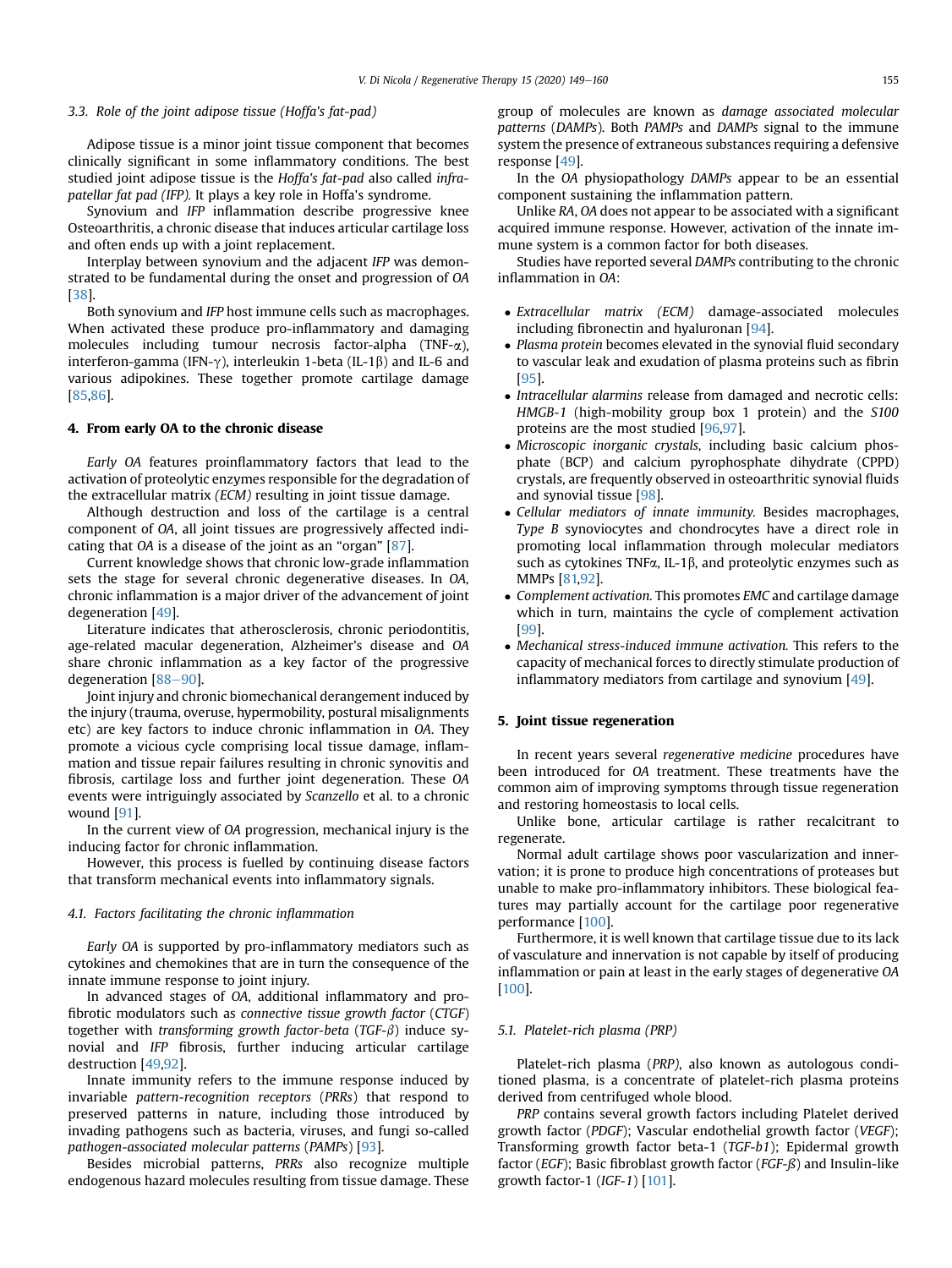Preparations have been categorised by content into four main groups; PPRP (pure PRP), L-PRP (leukocyte and PRP), P-PRF (pure platelet-rich fibrin) and, L-PRF (leukocyte and platelet-rich fibrin) [[101](#page-11-15)].

Depending on the centrifugation technique PRP may be manufactured with or without leukocytes. The role of leukocytes is controversial. Some authors advance hypothesis that leukocytes produce metalloproteinases and cytokines which may be detrimental for joint inflammation and pain. Other researchers believe that PRP-leukocytes release local inhibitor mediators that are crucial for the cartilage repair process [[102\]](#page-11-16).

The mechanism by which PRP can stimulate an antiinflammatory, proliferative and remodelling response in cartilage is unknown. It was suggested to be the result of cell stimulation, migration and proliferation from the adjacent bone marrow [\[103](#page-11-17)].

Literature showed PRP has chondrogenic differentiating properties found in vitro as well as in vivo in mice and rabbits indicating a major role in regeneration of osteoarthritic cartilage  $[104-107]$  $[104-107]$  $[104-107]$  $[104-107]$ .

Further in vitro studies demonstrated that PRP was capable of inducing mesenchymal stem cells to proliferate and increasing chondrogenic differentiation. PRP increased gene expression for chondrogenic and osteogenic differentiation. The chondrogenic proliferation was associated with increased collagen synthesis  $[108 - 110]$  $[108 - 110]$  $[108 - 110]$  $[108 - 110]$  $[108 - 110]$ .

PRP has been delivered usually through intraarticular injection with or without hyaluronic acid. Some orthopaedics combined microfracture arthroscopy injecting PRP into the cartilage defects to speed the cartilage re-growth [[111](#page-11-20)].

Görmeli et al. compared the efficacy of PRP intra-articular injections against hyaluronic acid (HA) in the knee OA. Mostly in the EKOA (early knee OA) group, PRP showed a significant improvement of clinical outcomes (EQ-VAS and IKDC score) at six months after injections compared with HA [\[112](#page-11-21)].

As previously reported, the blood components and humoral factors of PRP vary significantly depending on the preparation method used.

The leucocyte content classifies PRPs as leucocyte-poor PRP (LP-PRP), or leucocyte-rich PRP (LR-PRP). Newly, autologous protein solution (APS), a version of LR-PRP with a higher concentration of humoral factors, has been examined [[113\]](#page-11-22).

A very recent study has investigated the differences of the humoral factors present in two types of PRP using the Autologous Protein Solution (APS) kit (LR-PRP) and the Cellaid Serum Collection Set P-type (LP-PRP).

The study was designed to establish a relationship between the levels of humoral factors in the preparations and clinical outcomes.

In the APS group, both anti-inflammatory and inflammatory cytokines were highly enhanced. Specifically, the concentrations of TNF-a, PDGF, FGF, sTNF-R2, sFas, TGF-b1 were higher than in LP-PRP group.

After treatment, there was no significant difference in the KOOS (knee injury and OA outcome score) score between ASP (LR-PRP) and LP-PRP groups.

However, after 3 months follow up KOOS total score and QOL (quality of life) score showed a significant improvement in the ASP group.

The study emphasised the role of interleukin-1 receptor antagonist (IL-1RA) which was positively related to clinical outcome improvements [[114\]](#page-11-23).

The clinical effectiveness of PRP for osteoarthritis treatment is still under debate.

In recent systematic reviews and meta-analyses were examined the latest randomized controlled trials to test PRP products as intraarticular treatment for knee osteoarthritis and compared with control (mostly low and high molecular-weight hyaluronic acid). Results supported the PRP use over other intra-articular treatments. PRP quite often resulted to improve pain in short and medium-term (up to  $6-12$  months). However, the overall level of evidence is still low. The reasons may be found in the weak standardization of PRP products and, sometimes in poor trial design and unconsidered bias which significantly affect results [[115,](#page-11-24)[116\]](#page-11-25).

#### 5.2. MSCs therapy

In 2001 the FDA issued a set of regulations governing cellular and tissue-based therapies. The basic principle of these guidelines was that cellular and tissue therapies that require minimal to no manipulation of autologous tissue do not required FDA approval, whereas those that involve any significant modification or treatment, including genetic manipulation, require approval.

Allograft tissue containing allogenic cells are classified as transplant tissue and are subject to different regulations [[117](#page-11-26)].

In general, Cell-based therapies include adult differentiated cells, progenitor cells, multipotent stem cells (e.g. MSCs) and pluripotent stem cells (e.g. ESCs; iPSCs). However, MSCs are the most frequently used in clinical practice.

In OA treatments, the arthroscopy microfracture technique was the first surgical technique used to stimulate the healing of small hyaline-cartilage defects. The aim was to induce bleeding from the osteochondral layer to activate migration of reparative stem cells from the bone marrow [\[118\]](#page-11-27).

The result was the filling of the defect with a neo-generate fibrocartilage susceptible to deteriorate and fragment into the synovia. To improve the procedure autologous chondrocyte implantation (ACI) has been injected to fill the defect. ACI is a two-stage procedure encompassing chondrocyte isolation and in vitro expansion, followed by implantation. ACI is currently the only FDA approved cell-based treatment for local cartilage defect. Nonetheless, this technique did not show any obvious improvement against simple microfracture [[117,](#page-11-26)[119\]](#page-11-28).

MSCs isolated from different sources such as bone marrow, adipose tissue, cord blood, amniotic fluid, omentum, peripheral blood etc, showed in vitro capacity to differentiate in all mesenchymal lineages: fibroblasts, chondroblasts, adipocytes, musclecells, osteoblasts and other mesenchymal lineages [\[17,](#page-9-16)[120](#page-11-29)].

The process of proliferation and differentiation of MSCs in vitro is well defined. For example BM-MSCs are in vitro differentiated to chondrocites using TGF- $\beta$  in define medium while adipose-derived stem cells ASCs requires TGF- $\beta$  + BMP-6 to differentiate to chondrocites.

However, in vivo the local "disease environment" is completely different from in vitro studies. Animal models are generally not able to strictly replicate the human OA. OA is a long course chronic condition mostly affecting aged patients whereas most animal models have been applied to young, healthy animals in which iatrogenic damage is acutely induced and then the experimental intervention performed almost immediately [\[117](#page-11-26)].

The most common MSCs procedures in OA have been performed using autologous or allogeneic stem cells.

For autologous MSCs treatments in OA the use of adipose tissuederived stem cells (ASCs) is the most common and the most studied. The use of peripheral blood stem cells (PBSCs) is becoming popular.

After liposuction collection, ASCs can be culture-expanded and then injected into the joint. However, ASCs are often abundant in fat samples hence they can be directly injected as stromal vascular fraction SVF. The procedure to make SVF is fairly simple: the fat sample is dispersed as a homogeneous slurry and incubated with collagenase to free the MSCs from the rest of tissue. Then after a saline wash the mixture is centrifuged. From the centrifuge is obtained the so called stromal vascular fraction (SVF) containing the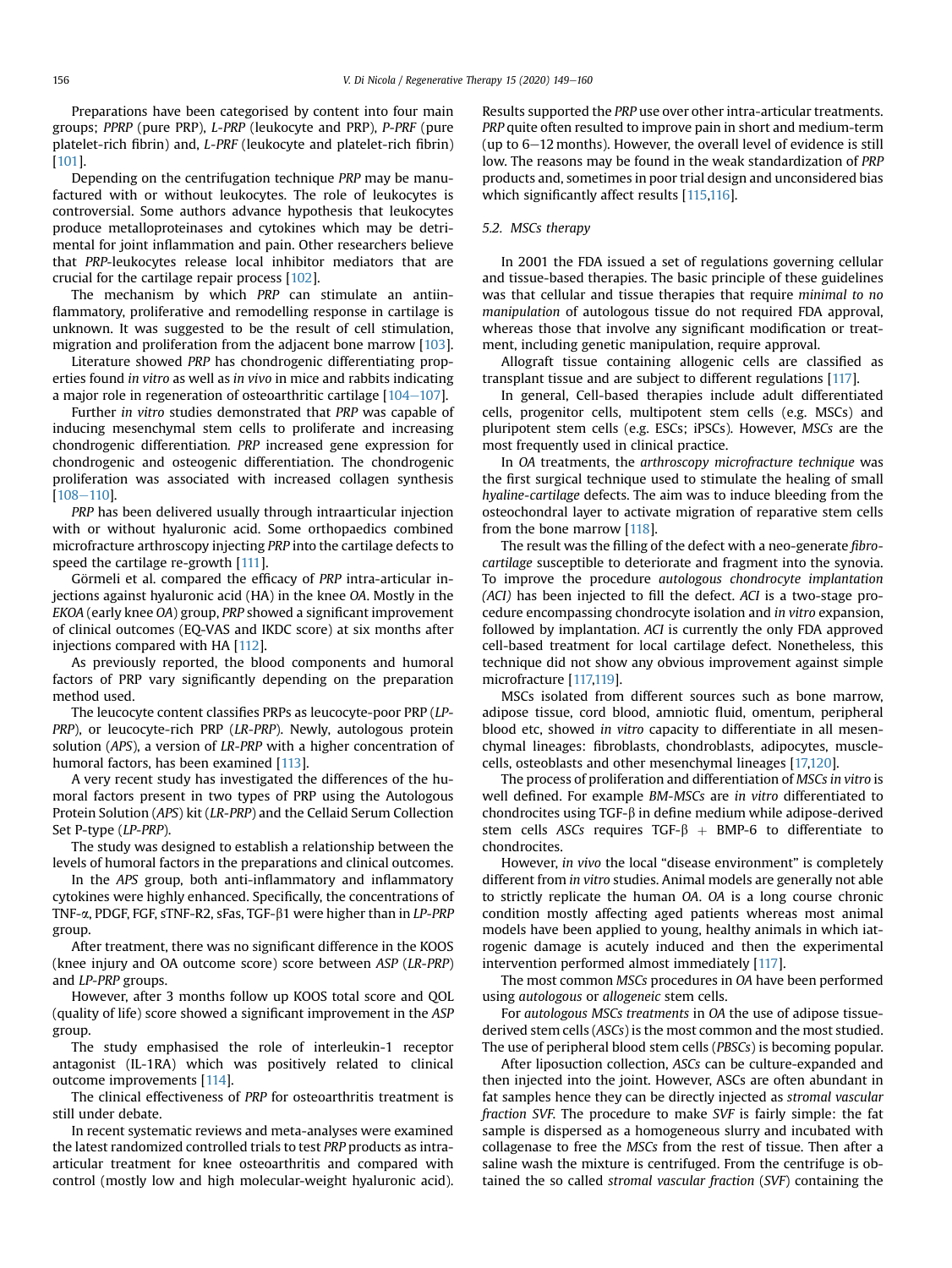MSCs. SVF has been injected directly with well-reported therapeutic effects [\[28,](#page-10-0)[121,](#page-11-30)[122](#page-11-31)].

As with other MSCs it has been supposed that ASCs delivered into an injured tissue induce repair and regeneration via paracrine effects. The ASCs stimulate the resident stem cells and promote their differentiation along the required lineage pathway. Furthermore, ASCs similar to BM-MSCs can deliver new mitochondria to damaged cells, thereby rescuing aerobic metabolism [[123](#page-11-32)].

MSCs has been used as mixed injections in combination with GFs, cytokines and scaffolds in order to improve their effectiveness. The most commune scaffolds used are hyaluronic acid and fibrin gel. PRP has been applied as a nutrient fluid containing chondrogenic and osteogenic growth factors (e.g.,  $TGF-\beta$  and PDGF) to support the survival and differentiation of transplanted MSCs [\[124](#page-11-33)[,125](#page-11-34)].

Several clinical trials are registered at Clinical Trials. gov using MSCs to treat cartilage defects. Some case-control studies reported significant improvement simply by injecting MSCs into the affected joint while others used MSCs in conjunction with arthroscopy subchondral drilling and hyaluronic acid [\[115](#page-11-24)]. Some authors have treated OA at various stages injecting MSCs/PRP suspensions into the articular cavity with encouraging results [\[126\]](#page-11-35).

It is currently becoming more important to consider the potential use of both autologous and allogeneic ASCs. Autologous ASCs offer advantages from regulatory, histocompatibility, and infectious perspectives.

Recent studies support the immunologic safety of allogeneic ASCs transplantation. Three independent studies determined that human culture-expanded ASCs reduce their expression of surface histocompatibility antigens and no longer stimulate a mixed lymphocyte reaction when co-cultured with allogeneic peripheral blood monocytes. Like BM-MSCs, the ASCs actually suppress immunoreactions. This indicates that the ASCs may not cause any cytotoxic T-cell response in vivo [\[127\]](#page-11-36).

Allogeneic MSCs from bone marrow, umbilical cord UC-MSCs and adipose tissue have been used in OA animal models. Some pharmaceutical laboratories are working to achieve FDA approval for allogeneic MSCs clinical use.

Allogeneic MSCs are quite well tolerated by the host due to their immune-modulatory properties. Different methods have been tried to isolate homogeneous MSCs colonies and to enable a sterile and purified expansion so that allogenic MSCs can be injected in the receiving bloodstream with no major complications.

In experimental models, allogenic MSCs when intraarticularly injected showed improvement in cartilage healing and regeneration. Specifically, ASCs demonstrated a definitive reparative potential in cartilage regeneration  $[128-130]$  $[128-130]$  $[128-130]$  $[128-130]$  $[128-130]$ .

In a recent review, Wang et al. analysed last three years preclinical and clinical trials results of intra-articular MSCs injection for knee OA. They found that generally MSCs improve pain indexes, joint mobility and increase the volume of cartilage.

This systematic review suggested that MSCs are safe enough for both intravascular and intra-articular injection. Furthermore, allogenic UC-MSCs showed the capacity of tissue regeneration in the implanted site and can be used as an allogenic stem cell drug.

Despite these studies showed promising therapeutic effects in the short-mid-term OA treatment, the long-term results need to be further investigated. Moreover, larger randomized studies are needed to provide higher levels of evidence [[131](#page-11-38)].

In conclusion, MSCs showed in vitro definitive capacity to generate chondrocytes and produce cartilage tissue. Although in vivo, there is substantial evidence that MSCs produce a wide range of secreted factors that induce a local regeneration through immune modulation and tissue repair. MSCs paracrine antiinflammatory-immunosuppressive properties and tissue regeneration capacity are currently considered central by the most. Depending on the number of transplanted cells, the mode of administration and behaviour after implantation, MSCs can variously decrease local inflammation, prevent chondrocyte apoptosis as well as differentiate into cartilage-forming chondrocytes.

Modern therapeutic strategies rely on the combination of MSCs and tissue engineering so that MSCs suspensions combined with biodegradable materials may improve cells survival and tissue regeneration capacity [[132](#page-11-39)].

Therefore, against the initial assumption that MSCs might in vivo reproduce the in vitro findings, evidence increasingly suggests that the main therapeutic function of MSCs could be the paracrine effect to induce a local regenerative microenvironment [\[19](#page-9-18)[,133](#page-11-40)].

#### 5.3. MSCs exosomes

In some experimental studies, MSCs exosomes promoted tissue repair and regeneration by restoring homeostasis after injury or induced heart disease. Specifically, it was reported that exosomes contain a large amount of ECM proteins and enzymes regulating and restoring the normal ECM turn-over [[134](#page-11-41)].

In 2016 Toh et al. reported that exosomes micro-RNA fractions 22, 23b, 92a, 125b, 221,320 and 145, were involved in the regulation of chondrogenesis and cartilage homeostasis [\[135](#page-11-42)].

Afterwards, Tao et al. reported that exosomes derived from human synovial MSCs overexpressed with micro-RNA-140-5p can promote cartilage regeneration and reverse OA in rat models [\[136\]](#page-11-43).

Human embryonic MSCs derived exosomes were tested in an animal model of cartilage repair. Osteochondral defects were made in adult rats on both distal femurs. The treatment consisted of intraarticular injections of exosomes in one side and phosphatebuffered saline (PBS) in, the other side. The MSCs exosomes and PBS were injected after surgery and afterwards weekly for 12 weeks. Histological findings showed that the exosome treated defects displayed greater improvements than the contralateral PBStreated defects. In the exosome treated defects, cartilage and subchondral bone exhibited complete restoration and complete integration to adjacent cartilage as well as an ECM deposition resembling the healthy control [[37](#page-10-9)].

However, additional studies are needed to define exosomes safety and effectiveness, as well as methods to standardize extraction and purification should be implemented.

#### 5.4. Stimulation of resident MSCs

Most joint tissue regeneration treatments have targeted the cartilage tissue. The physiopathology of early OA has shown the essential role of articular cartilage together with the synovial membrane and synovial fluid modifications.

Joint pain is firstly triggered by changes to non-cartilaginous components such as the joint capsule, synovial membrane, tendons and ligaments where there is a significant innervation. In addition Substance P was found to be secreted by sensory nerve fibres and was identified in the synovium, synovial fluid and, even isolated in the infrapatellar fat pad IFP [\[40,](#page-10-12)[137](#page-11-44)].

In 2012 the author published an article describing a new procedure based on stimulation of joint resident MSCs.

The aim of the study was to show long-term symptoms control through the recovery of local cell homeostasis and tissue repair.

The study examined an individual medication comprised of polydeoxyribonucleotides (PDRN), a specific set of Heat Shock Proteins (HSPs) and a glycerol scaffold. The HSPs were derived from the patient's own blood through a process of thermic stress.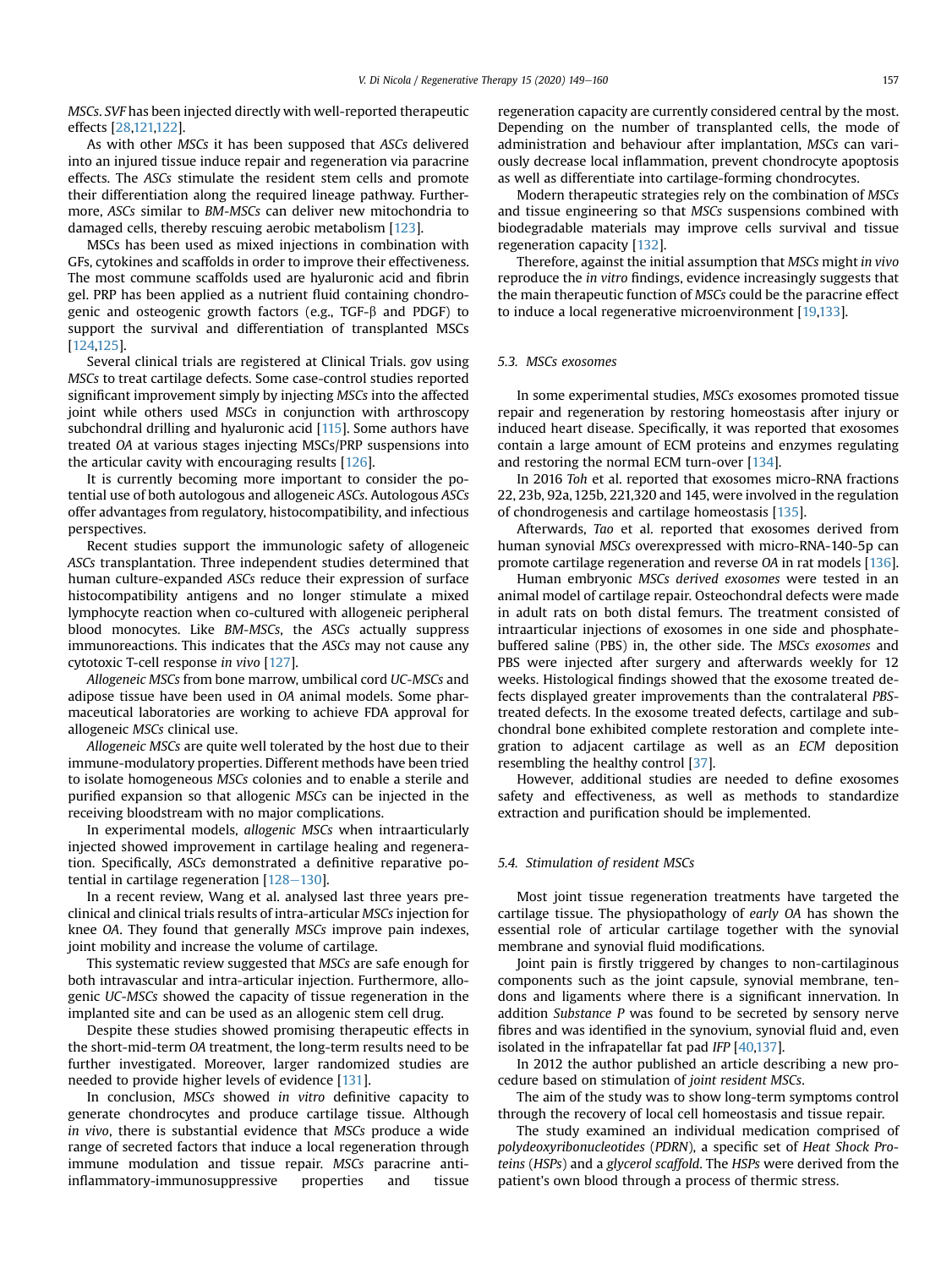This product named Gel repair (GR) was shown to be a biological activator able to stimulate the resident MSCs located in the capsule and synovial tissue.

An observational clinical trial with 3 years follow up showed a persistent improvement of symptoms together with a radiologic structural recovery of the joints involved in the degenerative osteoarthritis.

Lower pain level and increased joint mobility were observed in almost 80% treated patients and quite often imaging showed a downgrading of the degenerative OA [\[43,](#page-10-16)[138\]](#page-11-45).

#### 6. Discussion and conclusion

Joint and back pain are often the result of degenerative OA and are one of the most frequent causes of patient visits for assessment.

Most of the current medical treatments are palliative and work on pain management and symptom control.

In advanced OA, total knee and hip replacement are the current standards to alleviate pain and improve function. However, the risks associated with the operation and the finite life span of joint prosthesis exclude this option for a significant group of patients.

Joint replacement cannot often be offered to frail, elderly patients (ASA III-IV) due to high risks of complications and increase mortality. Likewise, surgeons are reluctant to offer younger patients joint replacement due to the limited life span of a prosthesis and chronic postural imbalance induced by the new joint.

The result is the increasing consumption of chronic medications such as NSAIDs and opioids in so-called pain management. This palliation has a severe systemic backlash on patient care and health systems due to the complications related to chronic NSAIDs and opioids intake and addiction.

Dilemmas can arise when we seek to offer patients the greatest benefits along with minimal risks. The basic medical principles primum non nocere, secundum cavere, tertium sanare (first do not harm, second be careful, third cure) should always guide and inspire medical practice.

The latest knowledge about the biological processes involved in the early OA, has given general awareness that this process can be curbed and reversed if addressed at the early stage.

The development of regenerative medicine procedures has now enabled a major change in OA treatments.

Timely diagnostic investigations to tackle early OA such as MRI with or without contrast enhancement can give all the information about disease onset and progression and its impact on joint structure and tissues.

Moreover, US-scan has had an increasing interest because is a low-cost examination and can be performed by the same physician who will deliver the treatment. Specifically, USs can visualise synovium, ligaments and tendons and some cartilage modifications. The 3D USs increases the accuracy and improve the quality of information.

USs has shown to be reliable to detect progressive joint changes induced by OA including details of the articular cartilage damages and demonstration of the inflammation involving the synovial membrane and adjacent soft tissue. For this reason, is a sensible investigation tool to follow up OA progression [[139](#page-11-46)].

USs guidance has been used to inject substances or therapeutic cells into joints and accurately infiltrate the injured site.

Further, USs has been proposed to follow up regenerative medicine procedures and test their effectiveness on joint structures.

Many advancements have been made for the treatment of early OA and even in more advanced stages of OA disease. The direct stimulation of joint resident MSCs is one of the most promising procedure together with the autologous or allogeneic MSCs transplant and MSCs exosomes application. These and other regenerative medicine treatments may become, in the near future, a new frontier for the care of OA using minimally invasive procedures.

#### Declaration of competing interest

The author declares that he does not have financial or nonfinancial competing interests.

#### Acknowledgments

The author sincerely compliments Ms Jordana Lyden-Swift for drafting images.

The author is grateful to Thomas Richard Swift for the linguistic revision of the manuscript and his passionate interest in the Regenerative Surgery field.

#### References

- <span id="page-9-0"></span>[1] WHO Department of Chronic Diseases and Health Promotion. [http://www.](http://www.who.int/chp/topics/rheumatic/en) [who.int/chp/topics/rheumatic/en](http://www.who.int/chp/topics/rheumatic/en).
- <span id="page-9-1"></span>[2] United Nations. World population to 2300. 2004. [http://www.un.org/esa/](http://www.un.org/esa/population/publications/.../WorldPop2300final.pdf) [population/publications/.../WorldPop2300](http://www.un.org/esa/population/publications/.../WorldPop2300final.pdf)final.pdf.
- <span id="page-9-2"></span>[3] [Junqueira's basic histology: text and atlas. 13th ed. McGraw-Hill Education/](http://refhub.elsevier.com/S2352-3204(20)30065-1/sref3) [Medical; 2013. ISBN 9780071780339](http://refhub.elsevier.com/S2352-3204(20)30065-1/sref3).
- <span id="page-9-3"></span>[4] [Li F, Tang Y, Song B, Yu M, Li Q, Zhang C, et al. Nomenclature clari](http://refhub.elsevier.com/S2352-3204(20)30065-1/sref4)fication: synovial fi[broblasts and synovial mesenchymal stem cells. Stem Cell Res Ther](http://refhub.elsevier.com/S2352-3204(20)30065-1/sref4) [2019;10:260](http://refhub.elsevier.com/S2352-3204(20)30065-1/sref4).
- <span id="page-9-4"></span>[5] [Young B, James S, Lowe B, MedSci Bmbs DM, Stevens A, Heath JW, et al.](http://refhub.elsevier.com/S2352-3204(20)30065-1/sref5) [Wheater's functional histology: a text and colour atlas. 5 ed. Churchill Liv](http://refhub.elsevier.com/S2352-3204(20)30065-1/sref5)[ingstone; 2006. p. 5e. ISBN 9780443068508](http://refhub.elsevier.com/S2352-3204(20)30065-1/sref5).
- <span id="page-9-5"></span>[6] Seidman AJ, Limaiem F. Synovial fl[uid analysis. Treasure Island \(FL\): Stat-](http://refhub.elsevier.com/S2352-3204(20)30065-1/sref6)[Pearls Publishing; Jan 22, 2019. StatPearls \[Internet\].](http://refhub.elsevier.com/S2352-3204(20)30065-1/sref6)
- <span id="page-9-6"></span>[7] [Jay GD, Waller KA. The biology of lubricin: near frictionless joint motion.](http://refhub.elsevier.com/S2352-3204(20)30065-1/sref7) [Matrix Biol 2014;39:17](http://refhub.elsevier.com/S2352-3204(20)30065-1/sref7)-[24](http://refhub.elsevier.com/S2352-3204(20)30065-1/sref7).
- <span id="page-9-7"></span>[8] [Smith MD. The normal synovium. Open Rheumatol J 2011;5:100](http://refhub.elsevier.com/S2352-3204(20)30065-1/sref8)-[6](http://refhub.elsevier.com/S2352-3204(20)30065-1/sref8).
- <span id="page-9-8"></span>[9] [Barland P, Novikoff AB, Hamerman D. Electron microscopy of the human](http://refhub.elsevier.com/S2352-3204(20)30065-1/sref9) synovial membrane. J Cell Biol  $1962; 14:207-20$  $1962; 14:207-20$  $1962; 14:207-20$ .
- <span id="page-9-9"></span>[10] [Wilkinson LS, Pitsillides AA, Worrall JG, Edwards JC. Light microscopic](http://refhub.elsevier.com/S2352-3204(20)30065-1/sref10) characterization of the fi[broblast-like synovial intimal cell \(synoviocyte\).](http://refhub.elsevier.com/S2352-3204(20)30065-1/sref10) [Arthritis Rheum 1992;35:1179](http://refhub.elsevier.com/S2352-3204(20)30065-1/sref10)-[84](http://refhub.elsevier.com/S2352-3204(20)30065-1/sref10).
- <span id="page-9-10"></span>[11] [Pitsillides AA, Wilkinson LS, Mehdizadeh S, Bayliss MT, Edwards JC. Uridine](http://refhub.elsevier.com/S2352-3204(20)30065-1/sref11) [diphosphoglucose dehydrogenase activity in normal and rheumatoid syno](http://refhub.elsevier.com/S2352-3204(20)30065-1/sref11)[vium: the description of a specialized synovial lining cell. Int J Exp Pathol](http://refhub.elsevier.com/S2352-3204(20)30065-1/sref11) [1993;74:27](http://refhub.elsevier.com/S2352-3204(20)30065-1/sref11)-[34](http://refhub.elsevier.com/S2352-3204(20)30065-1/sref11).
- <span id="page-9-11"></span>[12] [Morales-Ducret J, Wayner E, Elices MJ, Alvaro-Gracia JM, Zvai](http://refhub.elsevier.com/S2352-3204(20)30065-1/sref12)fler NJ, [Firestein GS. Alpha 4/beta 1 integrin \(VLA-4\) ligands in arthritis. Vascular cell](http://refhub.elsevier.com/S2352-3204(20)30065-1/sref12) [adhesion molecule-1 expression in synovium and on](http://refhub.elsevier.com/S2352-3204(20)30065-1/sref12) fibroblast-like syno-viocytes. J Immunol 1992:149:1424-[31](http://refhub.elsevier.com/S2352-3204(20)30065-1/sref12).
- <span id="page-9-12"></span>[13] [De Bari C, Dell'Accio F, Tylzanowski P, Luyten FP. Multipotent mesenchymal](http://refhub.elsevier.com/S2352-3204(20)30065-1/sref13) [stem cells from adult human synovial membrane. Arthritis Rheum 2001;44:](http://refhub.elsevier.com/S2352-3204(20)30065-1/sref13) [1928](http://refhub.elsevier.com/S2352-3204(20)30065-1/sref13)-[42](http://refhub.elsevier.com/S2352-3204(20)30065-1/sref13)
- <span id="page-9-13"></span>[14] [Sakaguchi Y, Sekiya I, Yagishita K, Muneta T. Comparison of human stem](http://refhub.elsevier.com/S2352-3204(20)30065-1/sref14) [cells derived from various mesenchymal tissues: superiority of synovium as](http://refhub.elsevier.com/S2352-3204(20)30065-1/sref14) [a cell source. Arthritis Rheum 2005;52:2521](http://refhub.elsevier.com/S2352-3204(20)30065-1/sref14)-[9.](http://refhub.elsevier.com/S2352-3204(20)30065-1/sref14)
- <span id="page-9-14"></span>[15] [Camernik K, Barlic A, Drobnic M, Marc J, Jeras M, Zupan J. Mesenchymal stem](http://refhub.elsevier.com/S2352-3204(20)30065-1/sref15) [cells in the musculoskeletal system: from animal models to human tissue](http://refhub.elsevier.com/S2352-3204(20)30065-1/sref15) [regeneration? Stem Cell Rev 2018;14:346](http://refhub.elsevier.com/S2352-3204(20)30065-1/sref15)–[69.](http://refhub.elsevier.com/S2352-3204(20)30065-1/sref15)
- <span id="page-9-15"></span>[16] [Gazit Z, Pelled G, Sheyn D, Yacubovich DC, Gazit D. Mesenchymal stem cells.](http://refhub.elsevier.com/S2352-3204(20)30065-1/sref16) [In:](http://refhub.elsevier.com/S2352-3204(20)30065-1/sref16) [Principle](http://refhub.elsevier.com/S2352-3204(20)30065-1/sref16) [of](http://refhub.elsevier.com/S2352-3204(20)30065-1/sref16) [regenerative](http://refhub.elsevier.com/S2352-3204(20)30065-1/sref16) [medicine](http://refhub.elsevier.com/S2352-3204(20)30065-1/sref16) [ch](http://refhub.elsevier.com/S2352-3204(20)30065-1/sref16) [14.](http://refhub.elsevier.com/S2352-3204(20)30065-1/sref16) [3](http://refhub.elsevier.com/S2352-3204(20)30065-1/sref16)<sup>rd</sup> [ed. Elsevier Inc.; 2019](http://refhub.elsevier.com/S2352-3204(20)30065-1/sref16).
- <span id="page-9-16"></span>[17] [Javazon EH, Begges Kj, Flake AW. Mesenchymal stem sells: paradoxes of](http://refhub.elsevier.com/S2352-3204(20)30065-1/sref17) [passaging. Exp Hematol 2004;32\(5\):414](http://refhub.elsevier.com/S2352-3204(20)30065-1/sref17)-[25. 18.](http://refhub.elsevier.com/S2352-3204(20)30065-1/sref17)
- <span id="page-9-17"></span>[18] [Prockop DJ. Repair of tissues by adult/stem progenitor cells \(MSCs\): con](http://refhub.elsevier.com/S2352-3204(20)30065-1/sref18)troversies, myths, and changing paradigsms. Mol Ther  $2009;17(6):939-46$ .
- <span id="page-9-18"></span>[19] [Caplan AI, Correa D. The MSCs: an injury drugstore. Cell Stem Cell 2011;9\(1\):](http://refhub.elsevier.com/S2352-3204(20)30065-1/sref19)  $11 - 5.$  $11 - 5.$  $11 - 5.$  $11 - 5.$
- <span id="page-9-19"></span>[20] [Caplan AI. All MSCs are pericytes? Cell Stem Cell 2008;3:229](http://refhub.elsevier.com/S2352-3204(20)30065-1/sref20)-[30](http://refhub.elsevier.com/S2352-3204(20)30065-1/sref20).
- <span id="page-9-20"></span>[21] [Sacchetti B, Funari A, Michienzi S, Di Cesare S, Piersanti S, Saggio I, et al. Self](http://refhub.elsevier.com/S2352-3204(20)30065-1/sref21)[renewing osteoprogenitors in bone marrow sinusoids can organize a he](http://refhub.elsevier.com/S2352-3204(20)30065-1/sref21)[matopoietic microenvironment. Cell 2007 Oct 19;131\(2\):324](http://refhub.elsevier.com/S2352-3204(20)30065-1/sref21)-[36.](http://refhub.elsevier.com/S2352-3204(20)30065-1/sref21)
- <span id="page-9-21"></span>[22] [Gerhardt H, Semb H. Pericytes: gatekeepers in tumour cell metastasis? J Mol](http://refhub.elsevier.com/S2352-3204(20)30065-1/sref22) Med 2008:86:135-[44.](http://refhub.elsevier.com/S2352-3204(20)30065-1/sref22)
- <span id="page-9-22"></span>[23] [Gao F, Chiu SM, Motan DA, Zhang Z, Chen L, Ji HL, et al. Mesenchymal stem](http://refhub.elsevier.com/S2352-3204(20)30065-1/sref23) [cells and immunomodulation: current status and future prospects. Cell](http://refhub.elsevier.com/S2352-3204(20)30065-1/sref23) [Death Dis 2016 Jan 21;7:e2062](http://refhub.elsevier.com/S2352-3204(20)30065-1/sref23).
- [24] [Najar M, Raicevic G, Crompot E, Fayyad-Kazan H, Bron D, Toungouz M, et al.](http://refhub.elsevier.com/S2352-3204(20)30065-1/sref24) [The immunomodulatory potential of mesenchymal stromal cells: a story of a](http://refhub.elsevier.com/S2352-3204(20)30065-1/sref24) [regulatory network. J Immunother 2016 Feb-Mar;39\(2\):45](http://refhub.elsevier.com/S2352-3204(20)30065-1/sref24)-[59](http://refhub.elsevier.com/S2352-3204(20)30065-1/sref24).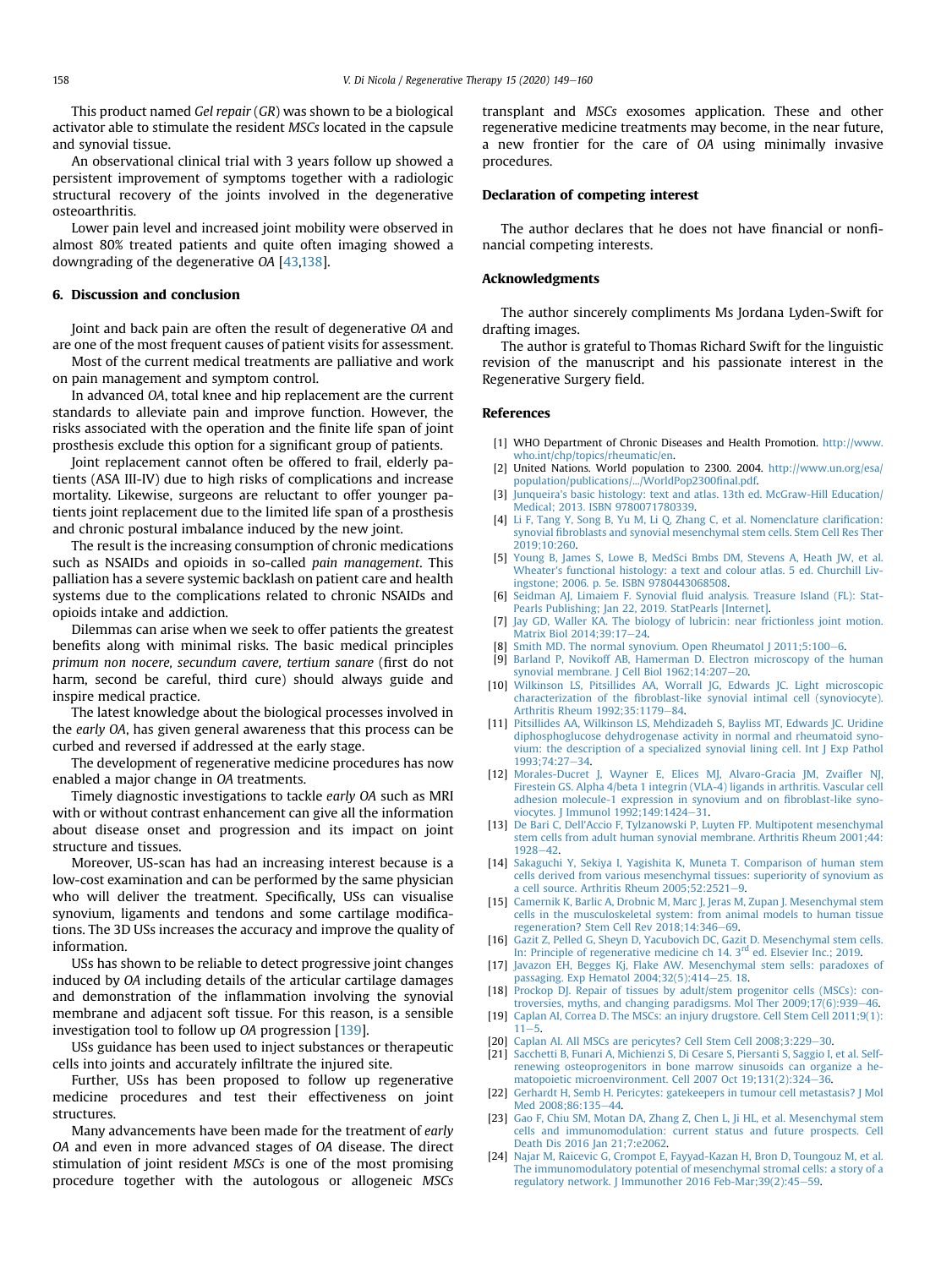- [25] Rasmusson I, Ringdén O, Sundberg B, Le Blanc K. Mesenchymal stem cells [inhibit lymphocyte proliferation by mitogens and alloantigens by different](http://refhub.elsevier.com/S2352-3204(20)30065-1/sref25) mechanisms. Exp Cell Res 2005 Apr  $15;305(1):33-41$  $15;305(1):33-41$ .
- [26] [Yen BL, Yen ML, Hsu PJ, Liu KJ, Wang CJ, Bai CH, et al. Multipotent human](http://refhub.elsevier.com/S2352-3204(20)30065-1/sref26) [mesenchymal stromal cells mediate expansion of myeloid-derived sup](http://refhub.elsevier.com/S2352-3204(20)30065-1/sref26)[pressor cells via hepatocyte growth factor/c-met and STAT3. Stem Cell Rep](http://refhub.elsevier.com/S2352-3204(20)30065-1/sref26)  $2013$  Jul 25:1(2):139-[51](http://refhub.elsevier.com/S2352-3204(20)30065-1/sref26).
- [27] [Najar M, Raicevic G, Fayyad-Kazan H, De Bruyn C, Bron D, Toungouz M, et al.](http://refhub.elsevier.com/S2352-3204(20)30065-1/sref27) [Bone marrow mesenchymal stromal cells induce proliferative, cytokinic and](http://refhub.elsevier.com/S2352-3204(20)30065-1/sref27) [molecular changes during the T cell response: the importance of the IL-10/](http://refhub.elsevier.com/S2352-3204(20)30065-1/sref27) CD210 Axis. Stem Cell Rev Rep 2015 Jun;  $11(3)$ :  $442-52$  $442-52$ .
- <span id="page-10-0"></span>[28] [Caplan AI. Mesenchymal stem cells in regenerative medicine. In: Principle of](http://refhub.elsevier.com/S2352-3204(20)30065-1/sref28) [regenerative medicine ch 15. 3nd ed. Elsevier Inc.; 2019.](http://refhub.elsevier.com/S2352-3204(20)30065-1/sref28)
- <span id="page-10-1"></span>[29] [Caplan AI, Dennis JE. Mesenchymal stem cells as trophic mediators. J Cell](http://refhub.elsevier.com/S2352-3204(20)30065-1/sref29) Biochem 2006:98:1076-[84.](http://refhub.elsevier.com/S2352-3204(20)30065-1/sref29)
- <span id="page-10-2"></span>[30] [Solchaga LA, Penick K, Porter JD, Goldberg VM, Caplan AI, Welter JF. FGF-2](http://refhub.elsevier.com/S2352-3204(20)30065-1/sref30) [enhances the mitotic and chondrogenic potentials of human adult bone](http://refhub.elsevier.com/S2352-3204(20)30065-1/sref30) [marrow-derived mesenchymal stem cells. J Cell Physiol 2005 May;203\(2\):](http://refhub.elsevier.com/S2352-3204(20)30065-1/sref30)  $398 - 409$  $398 - 409$  $398 - 409$
- <span id="page-10-3"></span>[31] [Estes BT, Wu AW, Guilak F. Potent induction of chondrocytic differentiation](http://refhub.elsevier.com/S2352-3204(20)30065-1/sref31) [of human adipose-derived adult stem cells by bone morphogenetic protein](http://refhub.elsevier.com/S2352-3204(20)30065-1/sref31) [6. Arthritis Rheum 2006 Apr;54\(4\):1222](http://refhub.elsevier.com/S2352-3204(20)30065-1/sref31)-[32](http://refhub.elsevier.com/S2352-3204(20)30065-1/sref31).
- <span id="page-10-4"></span>[32] [Li L, Chen X, Wang WE, Zeng C. How to improve the survival of transplanted](http://refhub.elsevier.com/S2352-3204(20)30065-1/sref32) [mesenchymal stem cell in ischemic heart? Stem Cell Int 2016;2016:9682757](http://refhub.elsevier.com/S2352-3204(20)30065-1/sref32).
- <span id="page-10-5"></span>[33] [Lai RC, Yeo RW, Lim SK. Mesenchymal stem cell exosomes. Semin Cell Dev](http://refhub.elsevier.com/S2352-3204(20)30065-1/sref33)  $\text{Rin}$  2015 Apr: $40.82 - 8$ .
- <span id="page-10-6"></span>[34] [Lai RC, Arslan F, Tan SS, Tan B, Choo A, Lee MM, et al. Derivation and char](http://refhub.elsevier.com/S2352-3204(20)30065-1/sref34)[acterization of human fetal MSCs: an alternative cell source for large-scale](http://refhub.elsevier.com/S2352-3204(20)30065-1/sref34) [production of cardioprotective microparticles. J Mol Cell Cardiol 2010](http://refhub.elsevier.com/S2352-3204(20)30065-1/sref34)  $Iun:48(6):1215-24.$  $Iun:48(6):1215-24.$
- <span id="page-10-7"></span>[35] Rani S, Ryan AE, Griffi[n MD, Ritter T. Mesenchymal stem cell-derived](http://refhub.elsevier.com/S2352-3204(20)30065-1/sref35) [extracellular vesicles: toward cell-free therapeutic applications. Mol Ther](http://refhub.elsevier.com/S2352-3204(20)30065-1/sref35) 2015 May; 23(5): 812-[23.](http://refhub.elsevier.com/S2352-3204(20)30065-1/sref35)
- <span id="page-10-8"></span>[36] [Nakamura Y, Miyaki S, Ishitobi H, Matsuyama S, Nakasa T, Kamei N, et al.](http://refhub.elsevier.com/S2352-3204(20)30065-1/sref36) [Mesenchymal-stem-cell-derived exosomes accelerate skeletal muscle](http://refhub.elsevier.com/S2352-3204(20)30065-1/sref36) [regeneration. FEBS Lett 2015 May 8;589\(11\):1257](http://refhub.elsevier.com/S2352-3204(20)30065-1/sref36)-[65.](http://refhub.elsevier.com/S2352-3204(20)30065-1/sref36)
- <span id="page-10-9"></span>[37] [Zhang S, Chu WC, Lai RC, Lim SK, Hui JH, Toh WS. Exosomes derived from](http://refhub.elsevier.com/S2352-3204(20)30065-1/sref37) [human embryonic mesenchymal stem cells promote osteochondral regen-](http://refhub.elsevier.com/S2352-3204(20)30065-1/sref37)eration. Osteoarthritis Cartilage 2016 Dec; 24(12): 2135-[40](http://refhub.elsevier.com/S2352-3204(20)30065-1/sref37).
- <span id="page-10-10"></span>[38] [Kouroupis D, Bowles AC, Willman MA, Perucca Orfei C, Colombini A, Best TM,](http://refhub.elsevier.com/S2352-3204(20)30065-1/sref38) [et al. Infrapatellar fat-pad derived MSC response to in](http://refhub.elsevier.com/S2352-3204(20)30065-1/sref38)flammation and fi[brosis induces an immunomodulatory phenotype involving CD10](http://refhub.elsevier.com/S2352-3204(20)30065-1/sref38) [mediated Substance P degradation. Sci Rep 2019 Jul 26;9\(1\):10864](http://refhub.elsevier.com/S2352-3204(20)30065-1/sref38).
- <span id="page-10-11"></span>[39] [Tangchitphisut P, Srikaew N, Numhom S, Tangprasittipap A, Woratanarat P,](http://refhub.elsevier.com/S2352-3204(20)30065-1/sref39) [Wongsak S, et al. Infrapatellar fat pad: an alternative source of adipose](http://refhub.elsevier.com/S2352-3204(20)30065-1/sref39)[derived mesenchymal stem cells. Arthritis 2016:4019873](http://refhub.elsevier.com/S2352-3204(20)30065-1/sref39)-[910.](http://refhub.elsevier.com/S2352-3204(20)30065-1/sref39)
- <span id="page-10-12"></span>[40] [Mashaghi A, Marmalidou A, Tehrani M, Grace PM, Pothoulakis C, Dana R.](http://refhub.elsevier.com/S2352-3204(20)30065-1/sref40) [Neuropeptide substance P and the immune response. Cell Mol Life Sci 2016](http://refhub.elsevier.com/S2352-3204(20)30065-1/sref40) [Nov;73\(22\):4249](http://refhub.elsevier.com/S2352-3204(20)30065-1/sref40)-[64.](http://refhub.elsevier.com/S2352-3204(20)30065-1/sref40)
- <span id="page-10-14"></span>[41] [Hu B, He R, Ma K, Wang Z, Cui M, Hu H, et al. Intervertebral disc-derived](http://refhub.elsevier.com/S2352-3204(20)30065-1/sref41) [stem/progenitor cells as a promising cell source for intervertebral disc](http://refhub.elsevier.com/S2352-3204(20)30065-1/sref41) [regeneration. Stem Cell Int 2018:7412304. 2018 Dec 18.](http://refhub.elsevier.com/S2352-3204(20)30065-1/sref41)
- <span id="page-10-15"></span>[42] [Russell T, Watad A, Bridgewood C, Khan A, Millner P, Loughenbury P.](http://refhub.elsevier.com/S2352-3204(20)30065-1/sref42) [FRI0520 The human enthesis contains populations of Mesenchymal stem](http://refhub.elsevier.com/S2352-3204(20)30065-1/sref42) [cells with distinct functional characteristics. Ann Rheum Dis 2019;78:955.](http://refhub.elsevier.com/S2352-3204(20)30065-1/sref42)
- <span id="page-10-16"></span>[43] [Di Nicola V, Pierpaoli W. Biological baseline of joint self-repair procedures.](http://refhub.elsevier.com/S2352-3204(20)30065-1/sref43) Curr Aging Sci 2013 Jul; 6(2): 206-[14](http://refhub.elsevier.com/S2352-3204(20)30065-1/sref43).
- <span id="page-10-13"></span>[44] [Knight MN, Hankenson KD. Mesenchymal stem cells in bone regeneration.](http://refhub.elsevier.com/S2352-3204(20)30065-1/sref44) Adv Wound Care 2013 Jul; 2(6): 306-[16](http://refhub.elsevier.com/S2352-3204(20)30065-1/sref44).
- <span id="page-10-17"></span>[45] [Tarafder S, Lee CH. In situ tissue regeneration: host cell recruitment and](http://refhub.elsevier.com/S2352-3204(20)30065-1/sref45) [biomaterial design. 2016. p. 253](http://refhub.elsevier.com/S2352-3204(20)30065-1/sref45)-[73. Ch. 14](http://refhub.elsevier.com/S2352-3204(20)30065-1/sref45).
- <span id="page-10-18"></span>[46] Sää[m](http://refhub.elsevier.com/S2352-3204(20)30065-1/sref46)änen A-M, Arokoski JPA, Jurvelin JS, Kiviranta Ilkka. The structure and [regenerative capacity of synovial joint tissues. In: Archer C, Ralphs J, editors.](http://refhub.elsevier.com/S2352-3204(20)30065-1/sref46) [Regenerative medicine and biomaterials for the repair of connective tissues.](http://refhub.elsevier.com/S2352-3204(20)30065-1/sref46) [Woodhead publishing; 2010](http://refhub.elsevier.com/S2352-3204(20)30065-1/sref46).
- <span id="page-10-19"></span>[47] [Dieppe P. Developments in osteoarthritis. Rheumatology 2011;50:245](http://refhub.elsevier.com/S2352-3204(20)30065-1/sref47)-[7](http://refhub.elsevier.com/S2352-3204(20)30065-1/sref47).
- <span id="page-10-20"></span>[48] [Martel-Pelletier J, Pelletier JP. Is osteoarthritis a disease involving only](http://refhub.elsevier.com/S2352-3204(20)30065-1/sref48) [cartilage or other articular tissues? Eklem Hastalik Cerrahisi 2010;21:2](http://refhub.elsevier.com/S2352-3204(20)30065-1/sref48)-[14](http://refhub.elsevier.com/S2352-3204(20)30065-1/sref48).
- <span id="page-10-21"></span>[49] Sokolove J, Lepus CM. Role of infl[ammation in the pathogenesis of osteoar](http://refhub.elsevier.com/S2352-3204(20)30065-1/sref49)thritis: latest fi[ndings and interpretations. Ther Adv Musculoskelet Dis 2013](http://refhub.elsevier.com/S2352-3204(20)30065-1/sref49) [Apr;5\(2\):77](http://refhub.elsevier.com/S2352-3204(20)30065-1/sref49)-[94](http://refhub.elsevier.com/S2352-3204(20)30065-1/sref49).
- <span id="page-10-22"></span>[50] [Goldring MB, Marcu KB. Cartilage homeostasis in health and rheumatic](http://refhub.elsevier.com/S2352-3204(20)30065-1/sref50) [diseases. Arthritis Res Ther 2009;11:224.](http://refhub.elsevier.com/S2352-3204(20)30065-1/sref50)
- <span id="page-10-23"></span>[51] [compiler Wise C. Osteoarthritis. In: Dale DC, Federman DD, editors. ACP](http://refhub.elsevier.com/S2352-3204(20)30065-1/sref51) medicine section 15, chap. 10. New York: WebMD; 2010. p.  $1-12$  $1-12$ .
- <span id="page-10-24"></span>[52] [Stannus O, Jones G, Cicuttini F. Circulating levels of IL-6 and TNF-alpha are](http://refhub.elsevier.com/S2352-3204(20)30065-1/sref52) [associated with knee radiographic osteoarthritis and knee cartilage loss in](http://refhub.elsevier.com/S2352-3204(20)30065-1/sref52) [older adults. Osteoarthtitis Cartilage 2010;18:1441](http://refhub.elsevier.com/S2352-3204(20)30065-1/sref52)-[7](http://refhub.elsevier.com/S2352-3204(20)30065-1/sref52).
- <span id="page-10-25"></span>[53] [Buckwalter JA, Mankin HJ, Grodzinsky AJ. Articular cartilage and osteoar](http://refhub.elsevier.com/S2352-3204(20)30065-1/sref53)[thritis. Instr Course Lect 2005;54:465](http://refhub.elsevier.com/S2352-3204(20)30065-1/sref53)-[80](http://refhub.elsevier.com/S2352-3204(20)30065-1/sref53).
- <span id="page-10-26"></span>[54] [compilers Aigner T, Schmitz N. Pathogenesis and pathology of osteoarthritis.](http://refhub.elsevier.com/S2352-3204(20)30065-1/sref54) [In: Hochberg M, Silman A, Smolen J, Weinblatt M, Weisman M, editors.](http://refhub.elsevier.com/S2352-3204(20)30065-1/sref54) [Rheumatology. 5th ed. Philadelphia: Mosby Elsevier; 2011. p. 1741](http://refhub.elsevier.com/S2352-3204(20)30065-1/sref54)-[59](http://refhub.elsevier.com/S2352-3204(20)30065-1/sref54).
- <span id="page-10-27"></span>[55] [Goldring MB. Articular cartilage and subchondral bone in the pathogenesis of](http://refhub.elsevier.com/S2352-3204(20)30065-1/sref55) [osteoarthritis. Ann NY Acad Sci 2010;1192:230](http://refhub.elsevier.com/S2352-3204(20)30065-1/sref55)-[7](http://refhub.elsevier.com/S2352-3204(20)30065-1/sref55).
- <span id="page-10-28"></span>[56] [Luyten FP, Denti M, Filardo G, Kon E, Engebretsen L. De](http://refhub.elsevier.com/S2352-3204(20)30065-1/sref56)finition and classifi[cation of early osteoarthritis of the knee. Knee Surg Sports Traumatol](http://refhub.elsevier.com/S2352-3204(20)30065-1/sref56) Arthrosc  $2012;20(3):401-6$ .
- <span id="page-10-29"></span>[57] [Madry H, Kon E, Condello V, Peretti GM, Steinwachs M, Seil R, et al. Early](http://refhub.elsevier.com/S2352-3204(20)30065-1/sref57) [osteoarthritis of the knee. Knee Surg Sports Traumatol Arthrosc 2016;24:](http://refhub.elsevier.com/S2352-3204(20)30065-1/sref57)  $1753 - 62$  $1753 - 62$  $1753 - 62$
- <span id="page-10-30"></span>[58] [Kanamoto T, Mae T, Yokoyama T, Tanaka H, Ebina K, Nakata K. Signi](http://refhub.elsevier.com/S2352-3204(20)30065-1/sref58)ficance and defi[nition of early knee osteoarthritis. Ann Joint 2020;5:4](http://refhub.elsevier.com/S2352-3204(20)30065-1/sref58).
- <span id="page-10-31"></span>[59] [Sutton S, Clutterbuck A, Harris P. The contribution of the synovium, synovial](http://refhub.elsevier.com/S2352-3204(20)30065-1/sref59) derived infl[ammatory cytokines and neuropeptides to the pathogenesis of](http://refhub.elsevier.com/S2352-3204(20)30065-1/sref59) osteoarthritis. Vet I 2009:179:10-[24.](http://refhub.elsevier.com/S2352-3204(20)30065-1/sref59)
- <span id="page-10-32"></span>[60] [Vina ER, Kwoh CK. Epidemiology of osteoarthritis: literature update. Curr](http://refhub.elsevier.com/S2352-3204(20)30065-1/sref60) [Opin Rheumatol 2018;30:160](http://refhub.elsevier.com/S2352-3204(20)30065-1/sref60).
- <span id="page-10-33"></span>[61] [Krasnokutsky S, Belitskaya-Levy I, Bencardino J, Samuels J, Attur M,](http://refhub.elsevier.com/S2352-3204(20)30065-1/sref61) [Regatte R, et al. Quantitative magnetic resonance imaging evidence of sy](http://refhub.elsevier.com/S2352-3204(20)30065-1/sref61)[novial proliferation is associated with radiographic severity of knee osteo](http://refhub.elsevier.com/S2352-3204(20)30065-1/sref61)arthritis. Arthritis Rheum  $2011:63:2983-91$ .
- [62] [Roemer F, Guermazi A, Felson D, Niu J, Nevitt M, Crema M, et al. Presence of](http://refhub.elsevier.com/S2352-3204(20)30065-1/sref62) [MRI-detected joint effusion and synovitis increases the risk of cartilage loss](http://refhub.elsevier.com/S2352-3204(20)30065-1/sref62) [in knees without osteoarthritis at 30-month follow-up: the MOST study. Ann](http://refhub.elsevier.com/S2352-3204(20)30065-1/sref62)  $R$ heum Dis 2011:70:1804-[9](http://refhub.elsevier.com/S2352-3204(20)30065-1/sref62).
- [63] [Di Nicola V, Di Pietrantonio M. MRI in degenerative joint disease \(DJD\): a](http://refhub.elsevier.com/S2352-3204(20)30065-1/sref63) [proposal for imaging standardization in regenerative medicine. SM Muscu](http://refhub.elsevier.com/S2352-3204(20)30065-1/sref63)[loskelet Disord 2016;1\(2\):1006](http://refhub.elsevier.com/S2352-3204(20)30065-1/sref63).
- <span id="page-10-34"></span>[64] [Ayral X, Pickering E, Woodworth T, Mackillop N, Dougados M. Synovitis: a](http://refhub.elsevier.com/S2352-3204(20)30065-1/sref64) [potential predictive factor of structural progression of medial tibiofemoral](http://refhub.elsevier.com/S2352-3204(20)30065-1/sref64) [knee osteoarthritis](http://refhub.elsevier.com/S2352-3204(20)30065-1/sref64)  $-$  [results of a 1 year longitudinal arthroscopic study in](http://refhub.elsevier.com/S2352-3204(20)30065-1/sref64) 422 patients. Osteoarthritis Cartilage  $2005:13:361-7$  $2005:13:361-7$ .
- <span id="page-10-35"></span>[65] [Scanzello C, McKeon B, Swaim B, DiCarlo E, Asomugha E, Kanda V, et al.](http://refhub.elsevier.com/S2352-3204(20)30065-1/sref65) Synovial infl[ammation in patients undergoing arthroscopic meniscectomy:](http://refhub.elsevier.com/S2352-3204(20)30065-1/sref65) [molecular characterization and relationship to symptoms. Arthritis Rheum](http://refhub.elsevier.com/S2352-3204(20)30065-1/sref65)  $2011:63:391 - 400$  $2011:63:391 - 400$
- <span id="page-10-36"></span>[66] [Haywood L, McWilliams D, Pearson C, Gill S, Ganesan A, Wilson D, et al.](http://refhub.elsevier.com/S2352-3204(20)30065-1/sref66) Infl[ammation and angiogenesis in osteoarthritis. Arthritis Rheum 2003;48:](http://refhub.elsevier.com/S2352-3204(20)30065-1/sref66)  $2173 - 7$  $2173 - 7$  $2173 - 7$
- <span id="page-10-37"></span>[67] [Sellam J, Berenbaum F. The role of synovitis in pathophysiology and clinical](http://refhub.elsevier.com/S2352-3204(20)30065-1/sref67) [symptoms of osteoarthritis. Nat Rev Rheumatol 2010;6:625](http://refhub.elsevier.com/S2352-3204(20)30065-1/sref67)-[35](http://refhub.elsevier.com/S2352-3204(20)30065-1/sref67).
- <span id="page-10-38"></span>[68] [Pritzker KP, Gay S, Jimenez SA, Ostergaard K, Pelletier J-P, Revell PA, et al.](http://refhub.elsevier.com/S2352-3204(20)30065-1/sref68) [Osteoarthritis cartilage histopathology: grading and staging. Osteoarthritis](http://refhub.elsevier.com/S2352-3204(20)30065-1/sref68) [Cartilage 2006;14\(1\):13](http://refhub.elsevier.com/S2352-3204(20)30065-1/sref68)-[29](http://refhub.elsevier.com/S2352-3204(20)30065-1/sref68).
- <span id="page-10-39"></span>[69] Favero M, Ramonda R, Goldring MB, Goldring Steven R, Punzi Leonardo. Early knee osteoarthritis. RMD Open 2015;1:e000062. [https://doi.org/](https://doi.org/10.1136/rmdopen-2015-000062) [10.1136/rmdopen-2015-000062](https://doi.org/10.1136/rmdopen-2015-000062).
- <span id="page-10-40"></span>[70] [Lehner B, Koeck FX, Capellino S, Schubert TEO, Hofbauer R, Straub RH. Pre](http://refhub.elsevier.com/S2352-3204(20)30065-1/sref70)[ponderance of sensory versus sympathetic nerve](http://refhub.elsevier.com/S2352-3204(20)30065-1/sref70) fibers and increased [cellularity in the infrapatellar fat pad in anterior knee pain patients after](http://refhub.elsevier.com/S2352-3204(20)30065-1/sref70) [primary arthroplasty. J Orthop Res 2008;26:342](http://refhub.elsevier.com/S2352-3204(20)30065-1/sref70)-[50](http://refhub.elsevier.com/S2352-3204(20)30065-1/sref70).
- <span id="page-10-41"></span>[71] [Koeck FX, Schmitt M, Baier C, Stangl H, Beckmann J, Grifka J, et al. Pre](http://refhub.elsevier.com/S2352-3204(20)30065-1/sref71)[dominance of synovial sensory nerve](http://refhub.elsevier.com/S2352-3204(20)30065-1/sref71) fibers in arthrofibrosis following total [knee arthroplasty compared to osteoarthritis of the knee. J Orthop Surg Res](http://refhub.elsevier.com/S2352-3204(20)30065-1/sref71) [2016;11:25](http://refhub.elsevier.com/S2352-3204(20)30065-1/sref71).
- <span id="page-10-42"></span>[72] [Spitsin S, Meshki J, Winters A, Tuluc F, Benton TD, Douglas SD. Substance P](http://refhub.elsevier.com/S2352-3204(20)30065-1/sref72)[mediated chemokine production promotes monocyte migration. J Leukoc](http://refhub.elsevier.com/S2352-3204(20)30065-1/sref72) [Biol 2017;101\(4\):967-973](http://refhub.elsevier.com/S2352-3204(20)30065-1/sref72).
- <span id="page-10-43"></span>[73] [Bondeson J, Blom A, Wainwright S, Hughes C, Caterson B, Van Den Berg W.](http://refhub.elsevier.com/S2352-3204(20)30065-1/sref73) [The role of synovial macrophages and macrophage-produced mediators in](http://refhub.elsevier.com/S2352-3204(20)30065-1/sref73) driving infl[ammatory and destructive responses in osteoarthritis. Arthritis](http://refhub.elsevier.com/S2352-3204(20)30065-1/sref73) Rheum  $2010:62:647-57$  $2010:62:647-57$ .
- <span id="page-10-44"></span>[74] Dean G, Hoyland J, Denton J, Donn R, Freemont A, Mast cells in the synovium and synovial fl[uid in osteoarthritis. Br J Rheumatol 1993;32:671](http://refhub.elsevier.com/S2352-3204(20)30065-1/sref74)-[5](http://refhub.elsevier.com/S2352-3204(20)30065-1/sref74)
- <span id="page-10-45"></span>[75] [Brandt KD, Dieppe P, Radin E. Etiopathogenesis of osteoarthritis. Med Clin](http://refhub.elsevier.com/S2352-3204(20)30065-1/sref75) 2009:93:1-[24](http://refhub.elsevier.com/S2352-3204(20)30065-1/sref75).
- <span id="page-10-46"></span>[76] [Benito M, Veale D, FitzGerald O, van den Berg W, Bresnihan B. Synovial tissue](http://refhub.elsevier.com/S2352-3204(20)30065-1/sref76) infl[ammation in early and late osteoarthritis. Ann Rheum Dis 2005;64:](http://refhub.elsevier.com/S2352-3204(20)30065-1/sref76)  $1263 - 7.$  $1263 - 7.$  $1263 - 7.$  $1263 - 7.$
- <span id="page-10-47"></span>[77] [Wood MJ, Leckenby A, Reynolds G, Spiering R, Pratt AG, Rankin KS, et al.](http://refhub.elsevier.com/S2352-3204(20)30065-1/sref77) [Macrophage proliferation distinguishes 2 subgroups of knee osteoarthritis](http://refhub.elsevier.com/S2352-3204(20)30065-1/sref77) [patients. JCI Insight 2019;4\(2\):e125325](http://refhub.elsevier.com/S2352-3204(20)30065-1/sref77).
- <span id="page-10-48"></span>[78] [Loeuille D, Chary-Valckenaere I, Champigneulle J. Macroscopic and micro](http://refhub.elsevier.com/S2352-3204(20)30065-1/sref78)[scopic features of synovial membrane in](http://refhub.elsevier.com/S2352-3204(20)30065-1/sref78)flammation in the osteoarthritic [knee: correlating magnetic resonance imaging](http://refhub.elsevier.com/S2352-3204(20)30065-1/sref78) findings with disease severity. Arthritis Rheum  $2005;52:3492-501$  $2005;52:3492-501$ .
- <span id="page-10-49"></span>[79] [Yuan GH, Tanaka M, Masuko-Hongo K. Characterization of cells from](http://refhub.elsevier.com/S2352-3204(20)30065-1/sref79) [pannus-like tissue over articular cartilage of advanced osteoarthritis. Oste](http://refhub.elsevier.com/S2352-3204(20)30065-1/sref79)[oarthritis Cartilage 2004;12:38](http://refhub.elsevier.com/S2352-3204(20)30065-1/sref79)-[45](http://refhub.elsevier.com/S2352-3204(20)30065-1/sref79).
- <span id="page-10-50"></span>[80] [Lee JH, Ort T, Ma K. Resistin is elevated following traumatic joint injury and](http://refhub.elsevier.com/S2352-3204(20)30065-1/sref80) [causes matrix degradation and release of in](http://refhub.elsevier.com/S2352-3204(20)30065-1/sref80)flammatory cytokines from [articular cartilage in vitro. Osteoarthritis Cartilage 2009;17:613](http://refhub.elsevier.com/S2352-3204(20)30065-1/sref80)-[20](http://refhub.elsevier.com/S2352-3204(20)30065-1/sref80).
- <span id="page-10-51"></span>[81] [Hasegawa M, Segawa T, Maeda M. Thrombin-cleaved osteopontin levels in](http://refhub.elsevier.com/S2352-3204(20)30065-1/sref81) synovial fl[uid correlate with disease severity of knee osteoarthritis.](http://refhub.elsevier.com/S2352-3204(20)30065-1/sref81) [J Rheumatol 2011;38:129](http://refhub.elsevier.com/S2352-3204(20)30065-1/sref81)-[34](http://refhub.elsevier.com/S2352-3204(20)30065-1/sref81).
- <span id="page-10-52"></span>[82] [Krasnokutsky S, Attur M, Palmer G. Current concepts in the pathogenesis of](http://refhub.elsevier.com/S2352-3204(20)30065-1/sref82) osteoarthritis. Osteoarthritis Cartilage  $2008;16:51-3$ .
- <span id="page-10-53"></span>[83] [Ashraf S, Walsh DA. Angiogenesis in osteoarthritis. Curr Opin Rheumatol](http://refhub.elsevier.com/S2352-3204(20)30065-1/sref83) [2008;20:573](http://refhub.elsevier.com/S2352-3204(20)30065-1/sref83)-[80.](http://refhub.elsevier.com/S2352-3204(20)30065-1/sref83)